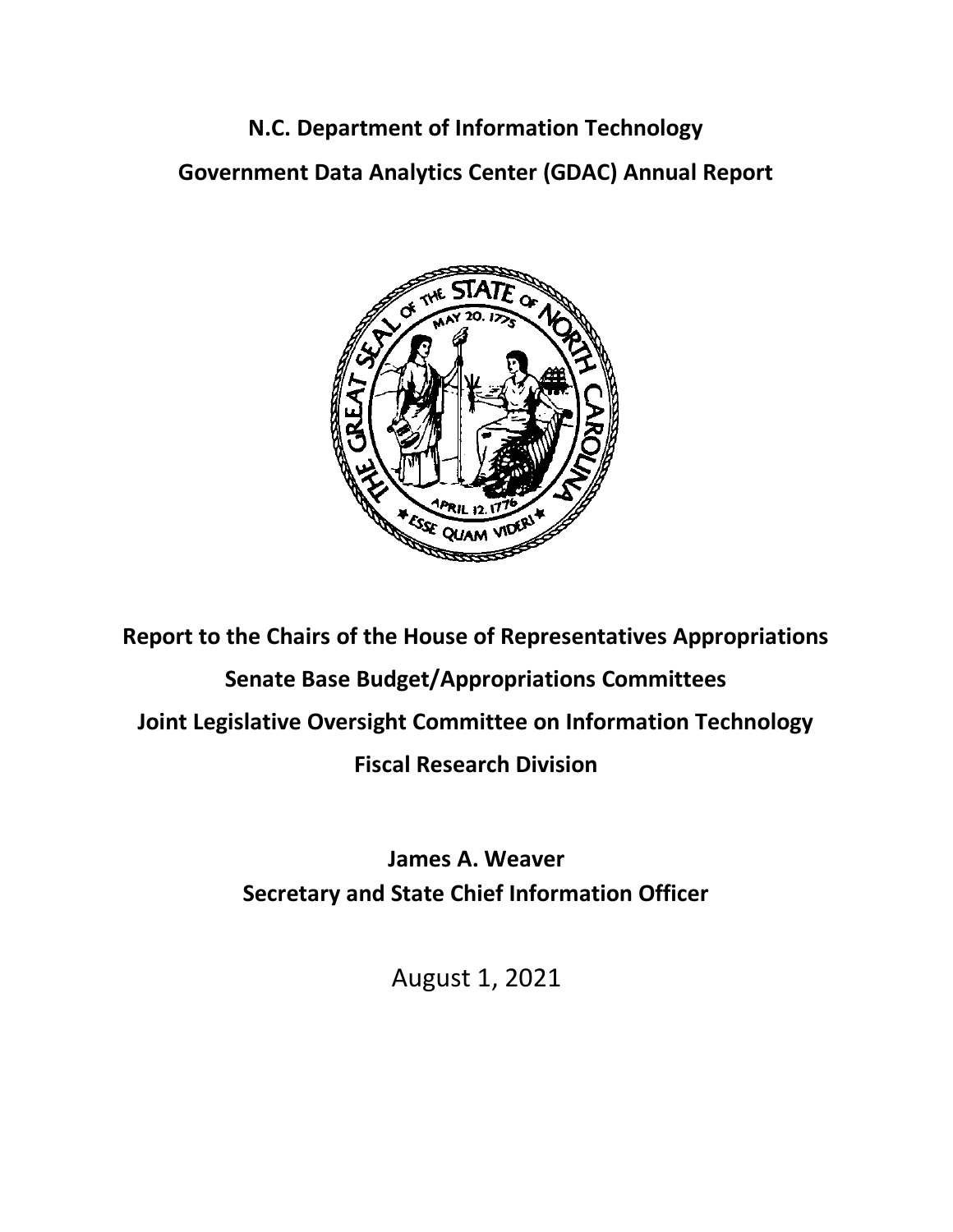This page left blank intentionally.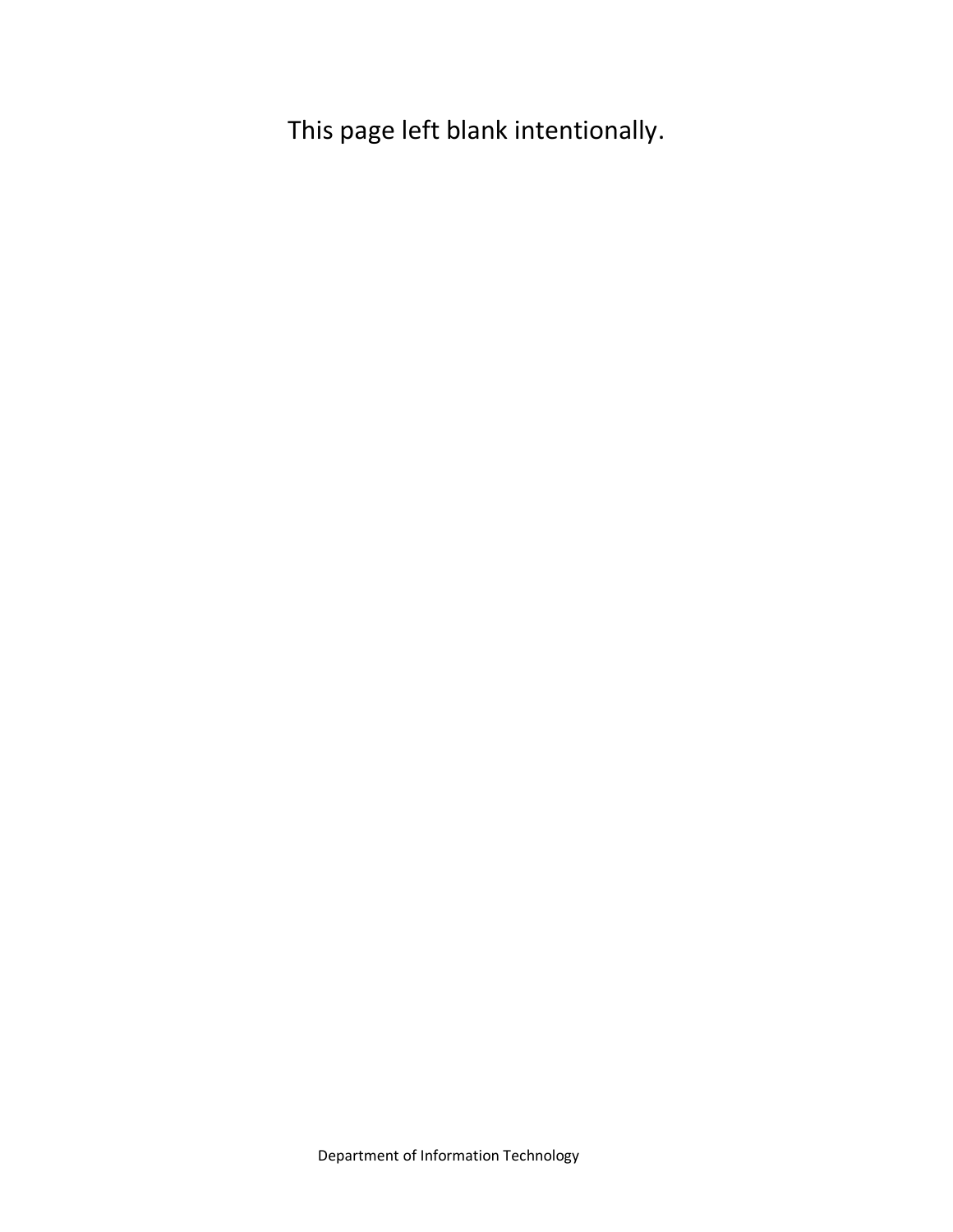# Contents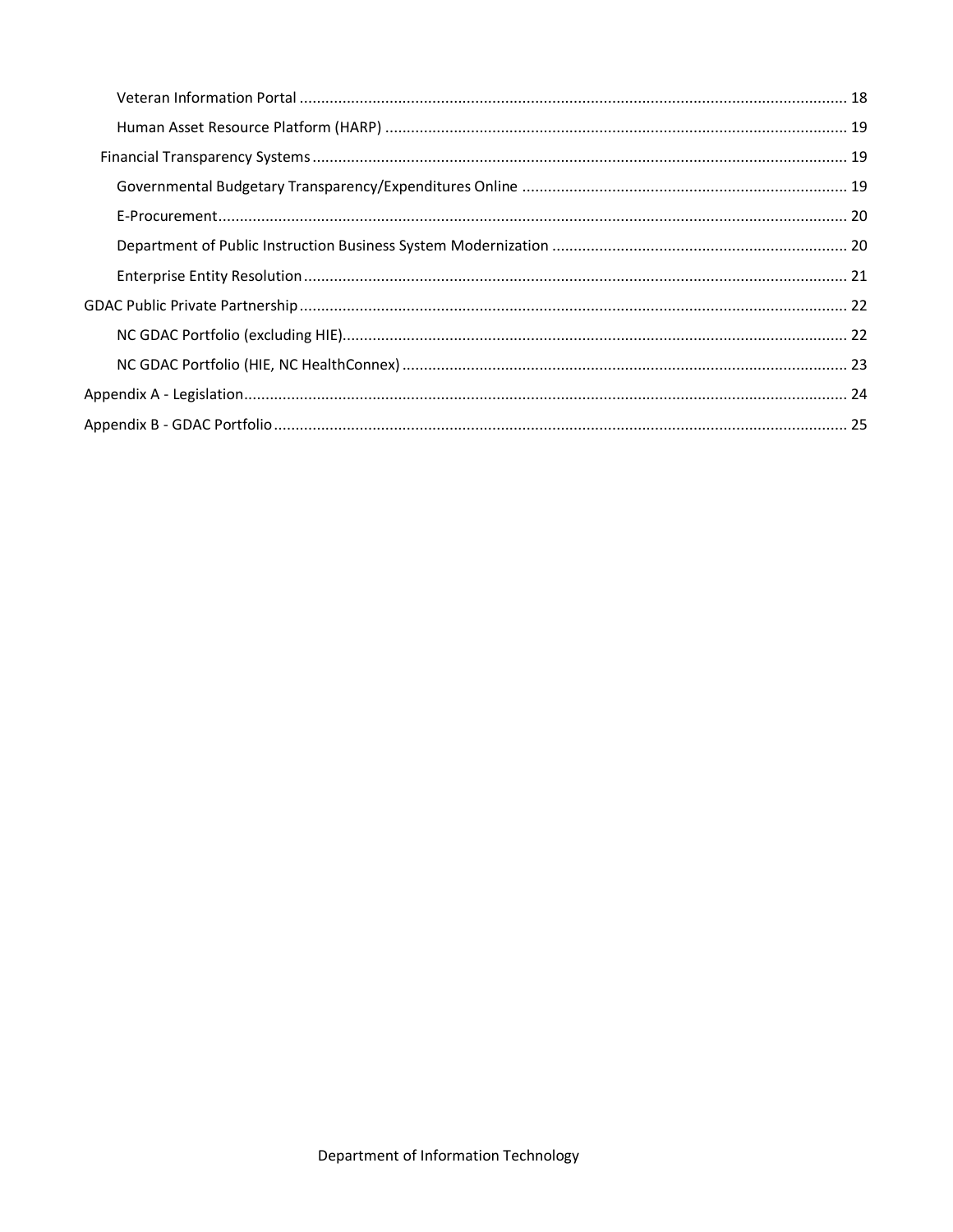# <span id="page-4-0"></span>Legislative Request

The N.C. Department of Information Technology submits this report pursuant to S.L. 2015-241 §7A.(f) (N.C.G.S. 143B-1385(F)), which directs the State Chief Information Officer (CIO) to report annually on the activities of the Government Data Analytics Center (GDAC) as well as the following:

- a. the funding, expenditures, cost savings, cost avoidance, efficiency gains, process improvements, and major accomplishments
- b. the contribution of funds or resources by those private entities that are participating in public-private partnerships within the GDAC, including, but not limited to, knowledge transfer and education activities, software licensing, hardware and technical infrastructure resources, personnel resources, and such other resources as agreed upon by the State and said private entity.

The full text of the GDAC's enabling legislation is available in Appendix A.

# <span id="page-4-1"></span>Introduction

The N.C. Department of Information Technology's GDAC mission is to transform data into information to facilitate decision support, increase operational efficiencies, and improve outcomes for the citizens of North Carolina by integrating and sharing data assets.

<span id="page-4-2"></span>This report details the GDAC's activities during the 2020 calendar year.

# Accomplishments

The GDAC program integrates data and develops analytics to support business needs associated with criminal justice, child safety, fraud, compliance, health care and longitudinal and performance analysis.

The GDAC collaborates with numerous partners, including but not limited to, State agencies, local governments, and the health care community, to support data sharing and service development. To protect and secure the State's data, GDAC leverages a data governance model that ensures proper access and use of data. Each year, the GDAC continues to deliver new analytic solutions and provides increased data driven intelligence to agencies and partners. Appendix B provides a summary of calendar year 2020 and projected 2021 activities.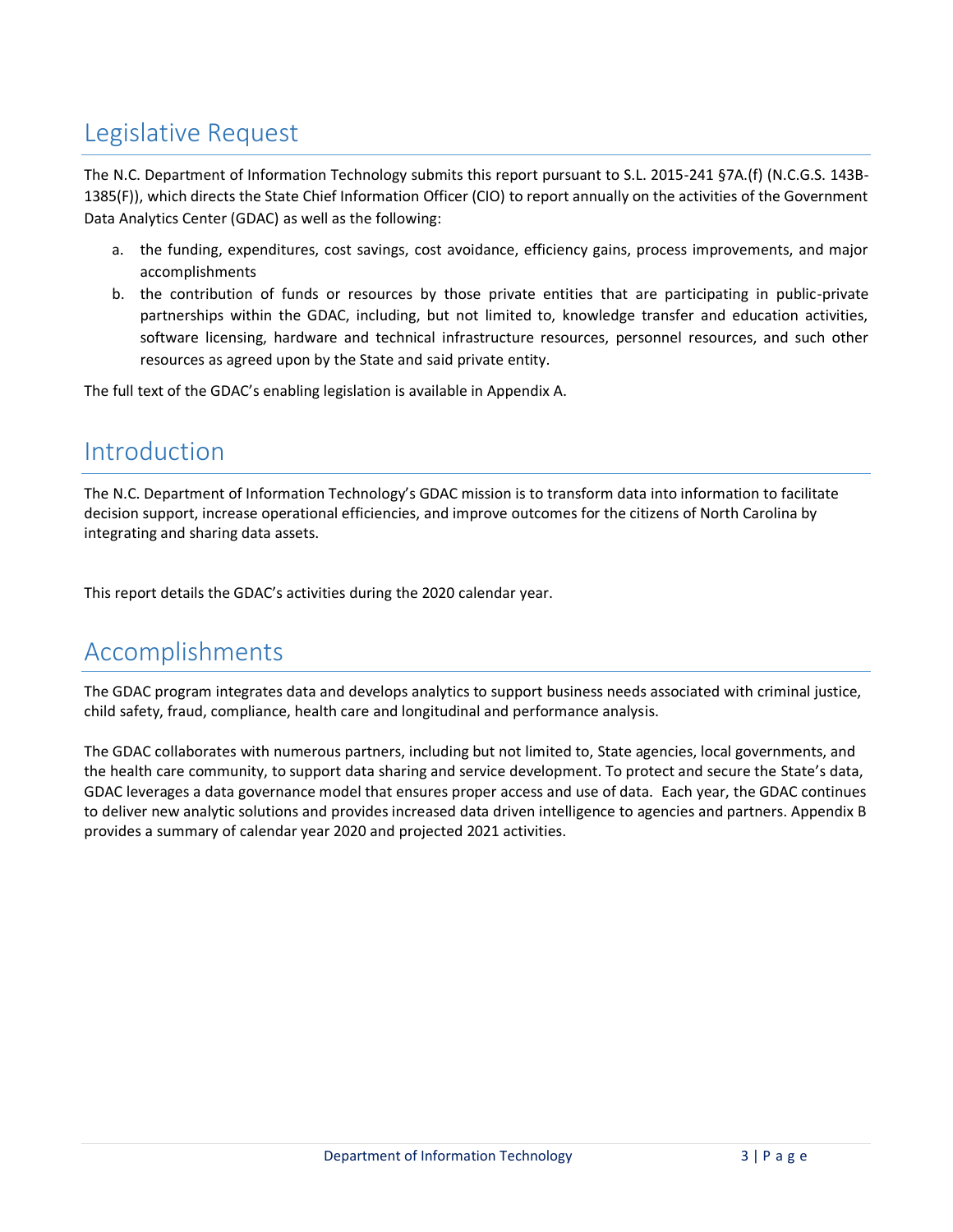# <span id="page-5-0"></span>Criminal Justice and Public Safety

GDAC supports the criminal justice community by integrating and transforming data to improve public safety. A summary of the criminal justice application development follows.

# <span id="page-5-1"></span>HB511 "The North Carolina First Step Act." Data Study

Session Law 2020-47 (H511) directs the Department of Information Technology's Government Data Analytics Center to conduct a statewide study to identify criminal justice data elements currently collected through the courts, prisons and jails, as related to individuals charged with infractions or criminal offenses.

The purpose of the study is to (i) identify gaps in data for use by law enforcement, judicial officials, policymakers, and other stakeholders related to the processing, detention, and adjudication of individuals charged with infractions or criminal offenses and (ii) identify solutions for improving availability and accessibility of data available to policymakers to inform public policy regarding individuals who have been charged with infractions or criminal offenses.

Findings and recommendations shall be reported by December 1, 2021 and will include the identification of data collected or planned for collection through jails, prisons, courts and data collected related to criminal and infraction court records; will note the availability of the data, and identify associated gaps; and will outline the steps and costs associated with the collection and integration of the data and the availability of such data for use in an open format.

# *Planned Activities*

COVID-19 related data and information has resulted in DIT redirecting resource availability to conduct a thorough review of the data supporting the criminal justice system and allowed for identification of data gaps. Planning is currently underway to:

- − assess the current state of the data collection and availability;
- − evaluate best practices from other states; and
- − develop a recommendation and associated costs.

# <span id="page-5-2"></span>CJLEADS

The Criminal Justice Law Enforcement Automated Data Services (CJLEADS) is a foundational cornerstone of the GDAC. This application supports criminal justice professionals by providing access to criminal records on any device 24 x 7 x 365. With a user base exceeding 25 thousand, the CJLEADS application provides:

- − a comprehensive view of an offender's records and photographic images;
- − alerting capability notifying a user of an offender's change in status;
- − access to real-time warrant information;
- − access to real-time license and registration information associated with drivers, motor vehicles, hunting, fishing, and vessels;
- − access to real-time pretrial release order information;
- − access to federal data; and
- − interconnection with the Federal data access, providing access to:
	- a. Person-related queries (wanted, missing persons, violent persons, foreign fugitives, immigration violations, gang, identity theft, transnational organized crime, protection orders, supervised release, and sex offenders)
	- b. Vehicle queries, including those which are stolen, involved in felonies, with stolen plates, and parts
	- c. Out-of-state DMV person and vehicle inquires including driver information, driver history and vehicle registration information for all 50 states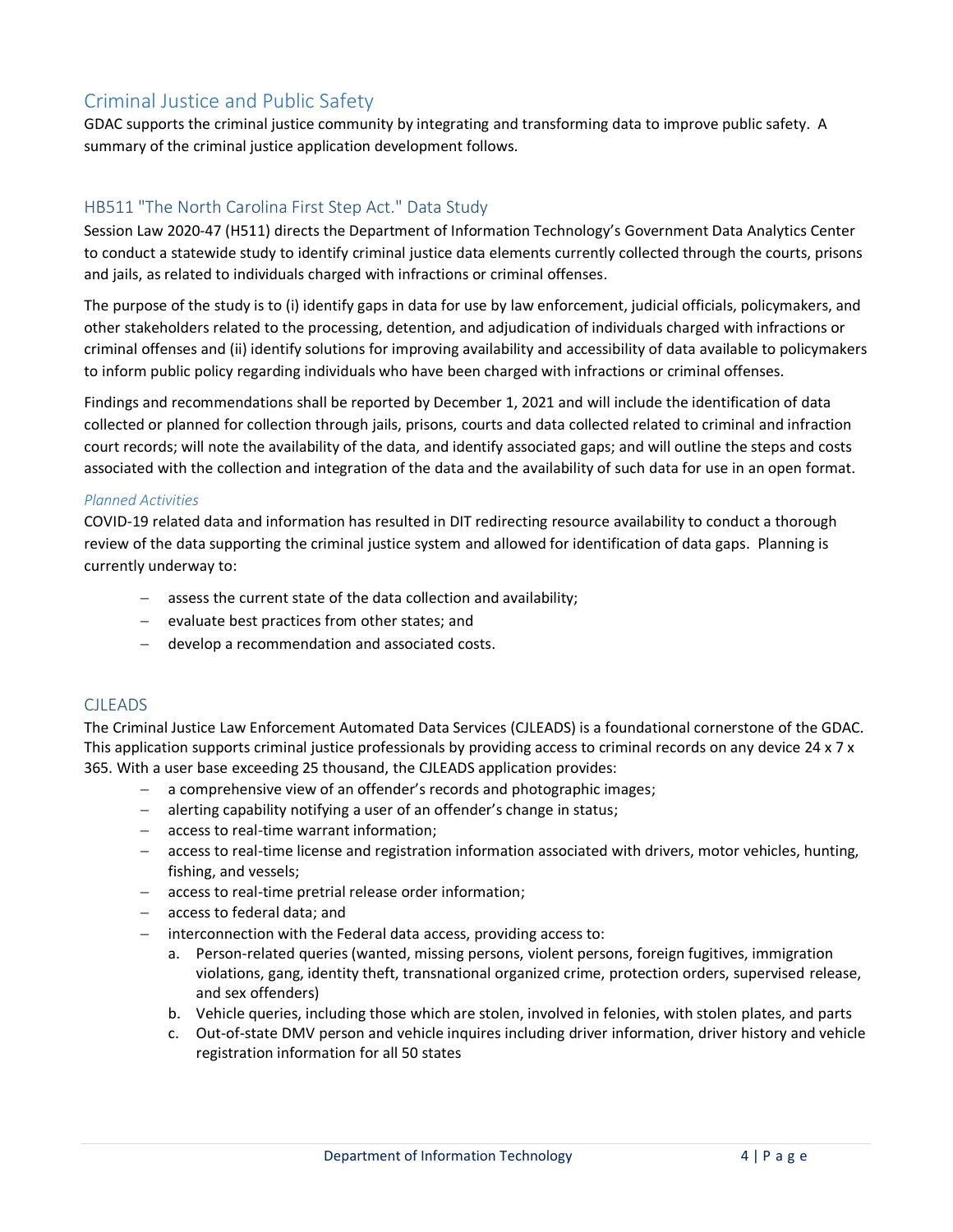### *Completed Activities*

- I. Integrated citation numbers in CJLEADS court summary
- II. Conducted a data and impact analysis to CJLEADS associated with planned upgrade of the Administrative Office of the Courts (AOC) e-warrants system and the AOC integrated case management system

### *Planned Activities*

- I. Design, develop, test, and implement the integration of data associated with the AOC e-warrant system
- II. Design, develop, test, and implement the integration the new AOC integrated case management system data for 4 counties while maintaining the integrations of the 96 counties
- III. Develop a repeatable implementation process to streamline the rolling implementation plan for the AOC integrated case management system
- IV. Design and develop a user query tool to enable criminal justice self-service reporting capabilities utilizing the CJLEADS integrated data

# <span id="page-6-0"></span>NC Gun Purchasing Disqualifying Analytics

In partnership with the State Bureau of Investigation (SBI) and Administrative Office of the Courts (AOC), the GDAC developed the NC Gun Purchasing Disqualifying Analytics, which identifies and reports NC offenders who have a convicted offense disqualifying them from gun purchases. NC offenders with disqualifications are reported to the National Instant Criminal Background Check System (NICS) which alerts firearm sellers and Federal Firearm Licensees of a person's ineligibility to purchase. To date, approximately 72,052 NC offenders have been identified as being ineligible to make a firearm purchase, resulting in 494 gun purchase denials.

### *Completed Activities*

I. On-going operations and maintenance

### *Planned Activities*

I. Modify the reporting system to account for the new AOC integrated case management system

# <span id="page-6-1"></span>Criminal Investigative Case Management (MEMEX)

Session Law 2015-241 §7A.2(c) directs the State CIO, through the GDAC, to manage and coordinate the deployment of an intelligence-based investigative case management system. Working with the SBI's NC Information Sharing and Analysis Center (ISSAC), the GDAC has completed the development of a system which provides:

- − a scalable case management capability;
- − the ability to incorporate and integrate data from existing investigations and sources;
- − the ability to manage investigators and investigation documentation such as interviews, property and evidence, offenses, charges and court dispositions; and
- − an integrated workflow to assist in guiding the user through the entire case management life cycle.

#### *Completed Activities*

I. On-going operations and maintenance

### *Planned Activities*

I. Upgrade existing application into a new and modern platform providing enhanced case management and investigative capabilities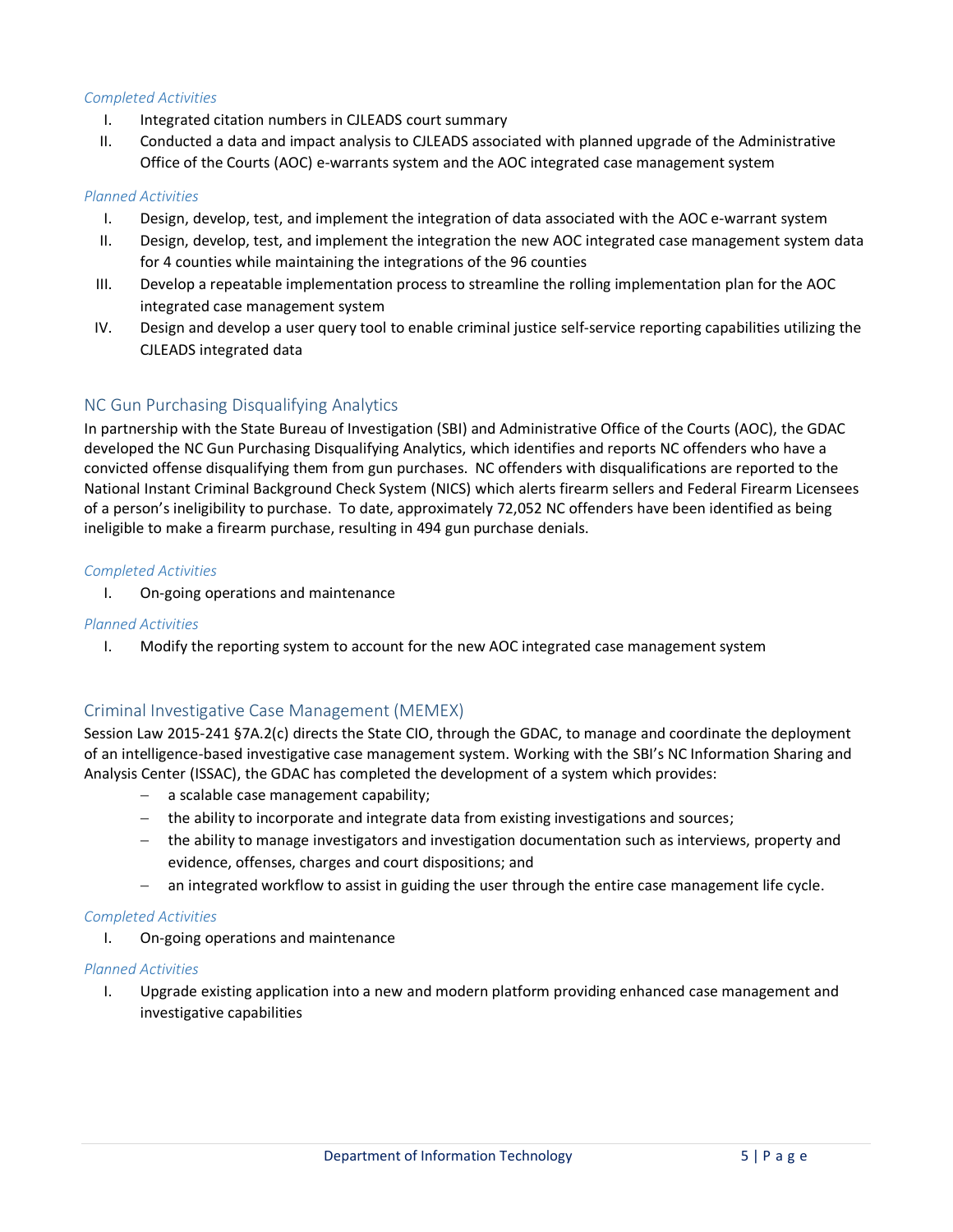# <span id="page-7-0"></span>Crime Lab Analytics

GDAC is supporting the N.C. Department of Justice State Crime Lab to expand access to information to investigators, DNA scientists, prosecutors, and other criminal justice professionals for improved operational effectiveness and reduced costs.

### *Completed Activities*

The following reports have been developed:

- I. Stop Work Reporting the matching of active crime lab cases to AOC court records to identify crime lab cases that no longer require analysis and allow for the redirection of crime lab resources towards active investigations
- II. DNA on file flag integration with CJLEADS to notify law enforcement that DNA has already been processed, reducing duplicate processing and associated costs
- III. DNA collection flag integration with CJLEADS to notify law enforcement of offenders, who due to a previous conviction, are required to provide a DNA sample
- IV. Blood Destruction Reporting the assessment of the current blood sample inventory and the identification of samples which no longer require storage
- V. FBI Combined DNA Index System (CODIS) Outcomes Report reports CODIS matched records to NC criminal case records

### *Planned Activities*

- I. On-going operations and maintenance
- II. Modify the crime lab reports to integrate the new AOC integrated case management system while continuing the maintenance and operations of the legacy county case data

# <span id="page-7-1"></span>Investigation Records Management

The North Carolina Department of Insurance's Criminal Investigations Division (CID) is charged with conducting criminal investigations and supporting prosecution of individuals and entities who commit insurance-related crimes. To support their investigative operations, the Division required a secure environment to support investigative case management functions which included advanced reporting and analytics, search capabilities, and built-in case activity monitoring and tracking.

#### *Completed Activities*

I. Implementation of a secure case management system which supports criminal intelligence management, confidential information management, expungements, investigation case management, chain of custody, and prosecution

#### *Planned Activities*

- I. Develop a bail bonds complaints administration module to allow for intake, case workflow and investigation
- II. Implement an online fraud reporting portal
- III. Implement entity resolution
- IV. Enhance the case management workflow functionality
- V. Develop prosecution reporting capability to support the securely sharing case investigation records for prosecution.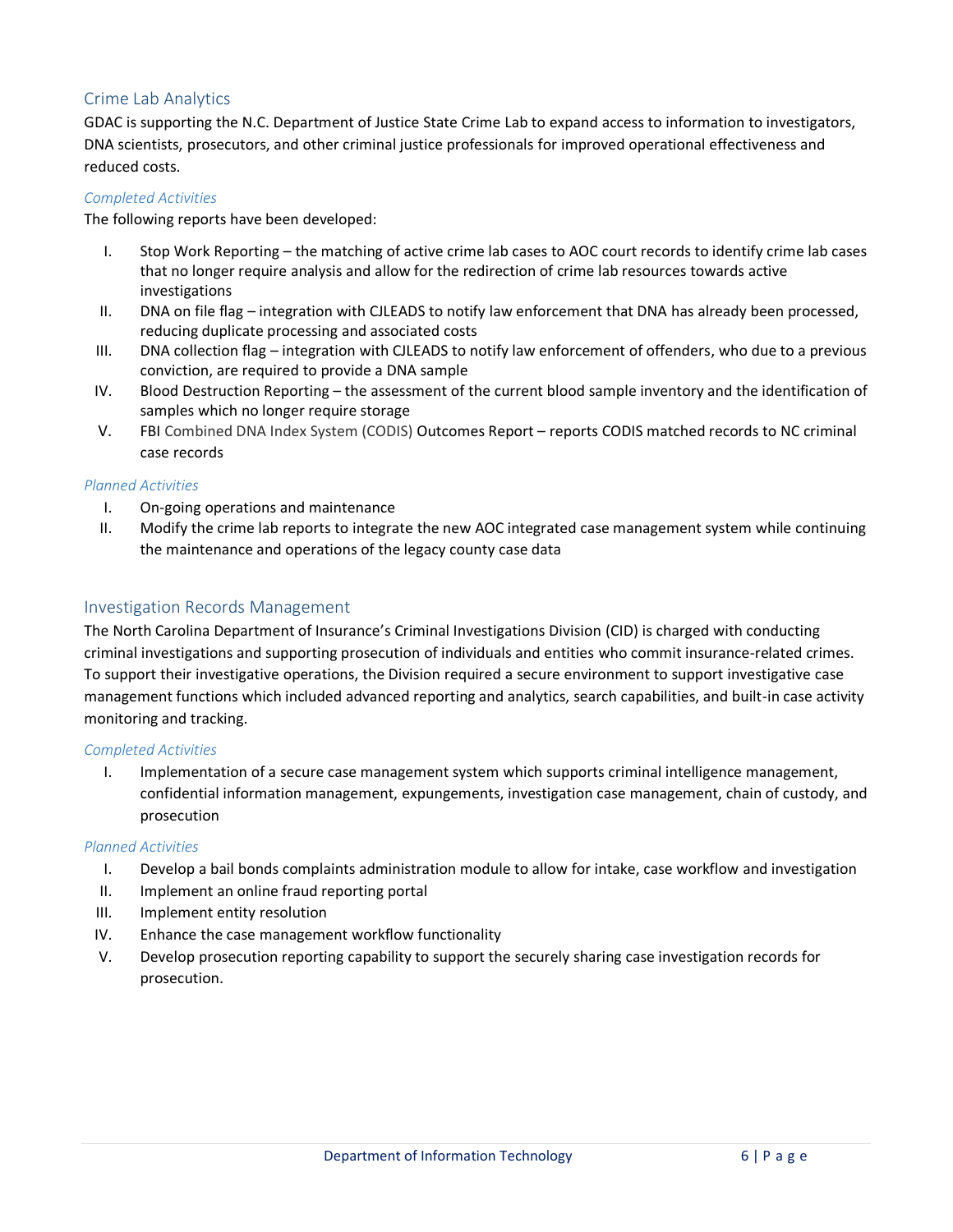# <span id="page-8-0"></span>Sex Offender Compliance Alerting Program

Partnering with NC SBI, the GDAC developed a Sex Offender Compliance and Alerting program to identify individuals who may be out of compliance with sex offender reporting. The program identifies data anomalies and generates alerts for individuals who are required to register and maintain their sex offender registration information in North Carolina and identifies out-of-state sex offenders who may be subject to registration due to their North Carolina presence. As of January 2021, this program is implemented across 39 county sheriffs' offices. To date, approximately 6,000 alerts have been generated for investigations.

### *Planned Activities*

I. On-going operations and maintenance

# <span id="page-8-1"></span>Adult Correction Reporting Environment

The North Carolina Department of Public Safety (DPS) Programs & Services Division reporting repository supports user-developed ad-hoc reports.

#### *Completed Activities*

I. Implemented a secure data repository linked to query tools for DPS developed reporting

### *Planned Activities*

I. On-going operations and maintenance

# <span id="page-8-2"></span>Governor Crime Commission – Criminal Justice Analysis Reporting Warehouse

The North Carolina Department of Public Safety (DPS), Governor's Crime Commission Criminal Justice Analytics Center (CJAC), centralizes data sources across the criminal justice arena. This repository of data, combined with next generation SAS tools, will enable the CJAC to develop program measures and provide on-demand reporting and analytical support to NC Governor Crime Commission.

#### *Completed Activities*

- I. Implemented a secure data repository linked to query tools for CJAC developed reporting
- II. Integration of NC National Incident Based Reporting System (NIBRS) and NC Traffic Stop data

#### *Planned Activities*

- I. Integration of SBI NC Criminal History (NCCH) data
- II. Integration of DPS Adult Correction data

# <span id="page-8-3"></span>Child and Family Safety

The North Carolina Department of Public Safety's Division of Adult Corrections and Juvenile Justice (DACJJ) and DHHS's Division of Social Services (DSS) are working with the GDAC to integrate data to improve access to information for social services case workers and juvenile court counselors to assist in developing appropriate care plans.

# <span id="page-8-4"></span>Child Protective Services

Session Law 2014-100 §12C.1.(e) directs DHHS to coordinate with the GDAC to establish and implement a Child Protective Services Pilot Program to enhance coordination of services and information sharing, and appropriated a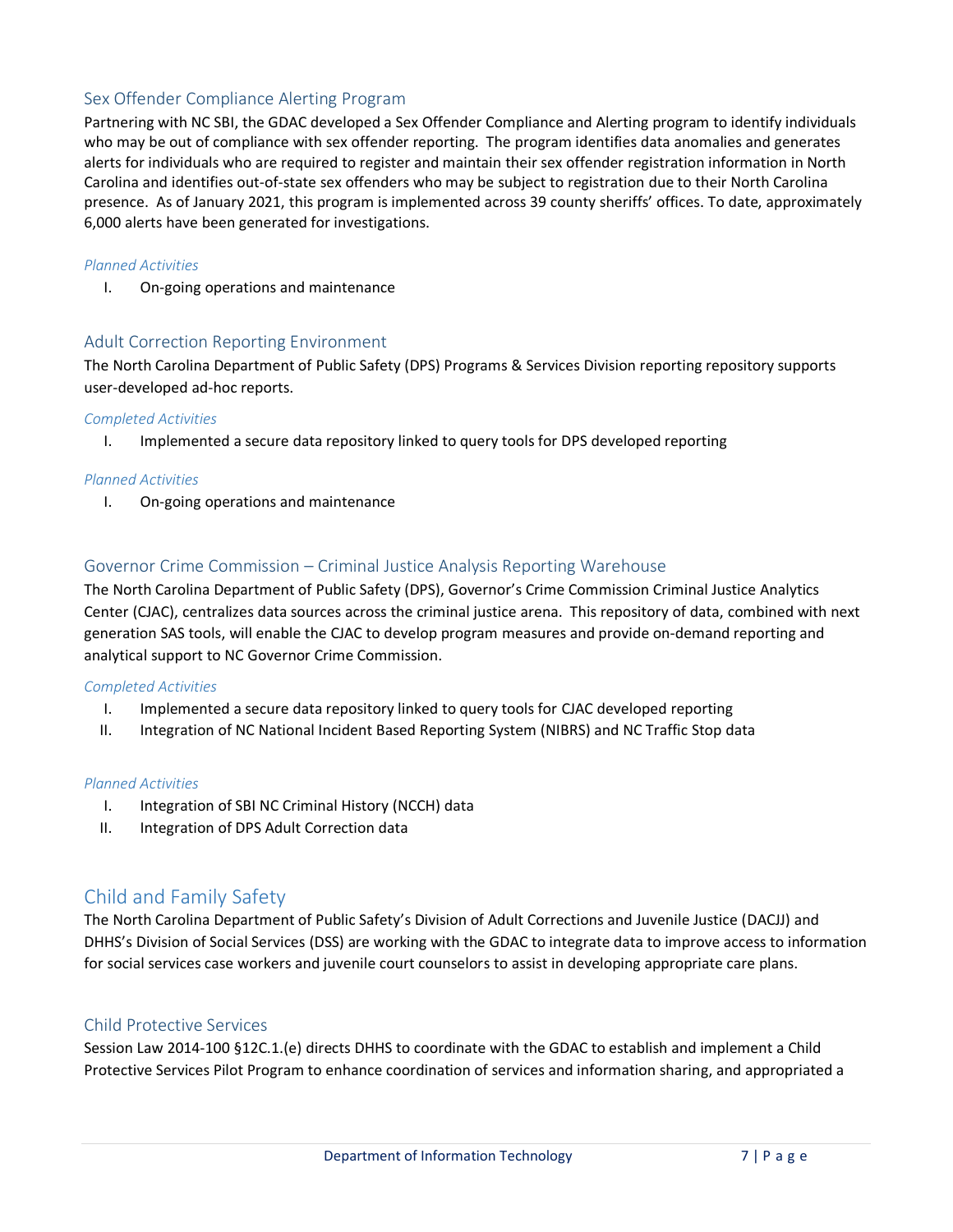sum of \$300,000 to assist in supporting the program's development and implementation. Session Law 2015-241 §12C.11.(a) (HB97) requires continued collaboration between DHHS and DIT to enhance the pilot to include:

- − development of a dashboard linking the family to the child;
- − development of a comprehensive profile of a child to include demographic and caretaker information and indicators or flags of other services, including but not limited to: prior assessments of the child, eligibility for food and 25 nutrition programs, Work First/TANF, Medicaid, and Subsidized Child Care;
- rebranding the Child Protective Service Pilot as the Child Welfare Accessing and Searching Sensitive Information through Technology (CW ASSIST) in Q4 of calendar year 2016; and
- − the successful rolled out the Child Welfare ASSIST (CWA) application to the county and state child protective services staff in early 2017, currently accommodating approximately 2,700 active users.

# *Planned Activities*

- I. Recognizing the value of the CW ASSIST, DHHS has requested the expansion of the user base to include Childcare Social Workers and Adult Aging investigators at both the State and county levels. In addition to expanding the user base, the GDAC will support DHHS with the integration of additional data sources and development of secure roles, ensuring proper access and data privacy.
- II. The planned expansion has been renamed from Child Welfare ASSIST, to Case Worker ASSIST moving forward.

# <span id="page-9-0"></span>Juvenile Justice

The DACJJ is committed to the reduction and prevention of juvenile delinquency by effectively intervening, educating, and treating youth, strengthening families, and improving public safety. The GDAC solutions supporting Juvenile Justice include:

- − Recidivism Reporting Module Integration of juvenile record data with adult criminal courts and probation records for the generation of various metrics associated with recidivism
- − Service Directory Catalog a service management and cataloging mechanism for service providers and the State
- − Juvenile Justice Service Directory public portal<https://www.ncdps.gov/juvenile-justice/service-directory>
- − Service Directory integration with CJLEADS

# *Completed Activities*

I. Developed "Results First' reporting metrics supporting the transformation of data to measure the cost and effectiveness of programs

#### *Planned Activities*

- I. Enhance and maintain the Service Directory and reports
- II. Enhance the Recidivism Reporting.

# <span id="page-9-1"></span>Fraud and Compliance

North Carolina Financial Accountability and Compliance Technology System (NC FACTS) is an alerting and lead generation tool that prioritizes opportunities based on risk and recovery modeling. Currently, GDAC has partnered with the Department of Commerce (DOC), the Department of Insurance (DOI), the Industrial Commission, and the Department of Revenue (DOR) to assist in fraud identification and opportunities prioritization.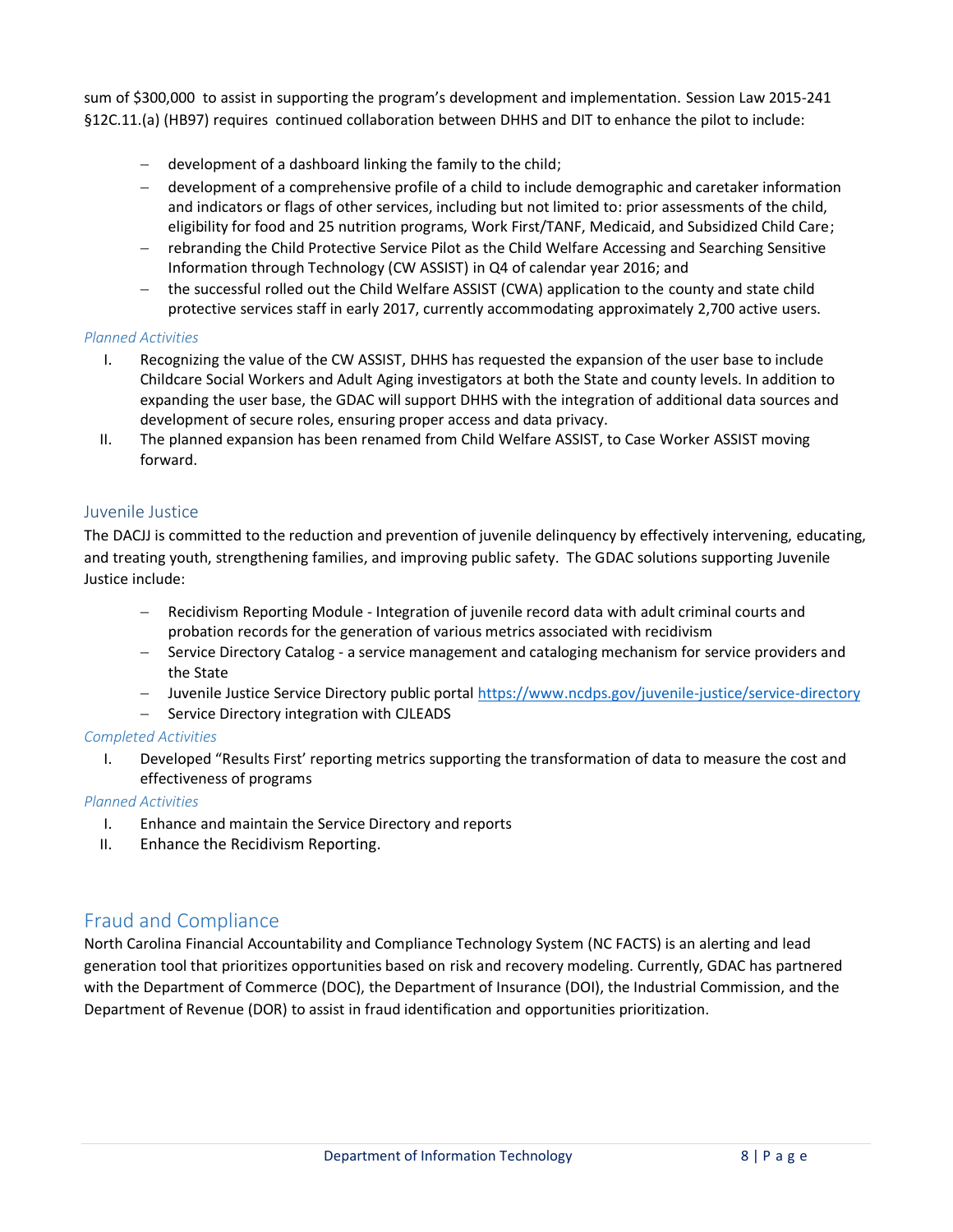# <span id="page-10-0"></span>Unemployment Tax and Benefits Compliance

The DOC's Division of Employment Security (DES) fraud and compliance alerting supports both employer unemployment tax and individual unemployment benefit analysis.

- − Unemployment Insurance (UI) Wage/Tax Analysis Alerts supports the analysis of employers and their compliance with unemployment tax.
- − Unemployment Insurance Claimant and Benefit Analysis and Alerts supports the analysis of benefit claims data and identifying suspect claims associated with possible identity theft and eligibility compliance.

Since 2014, the GDAC has provided a utility that focused on the compliance, eligibility, and overpayment pieces. The Nation's response to COVID-19 impacted the economy and led to the introduction of new programs to support those impacted and in need of assistance. With the influx of claims and new program eligibility rules, advanced data analysis was implemented to support new and innovated approaches to manage the influx of generated alerts.

### *Completed Activities*

- I. Developed/tuned alerting to support Pandemic Unemployment Assistance (PUA) claims
- II. Tuned deceased and incarceration alerting
- III. Developed 20 new analytic rules and fraud scoring model and risk indicators to support identity theft
- IV. Integrated GDAC entity integration modeling for anomaly detection and possible identity theft
- V. Developed a new Benefit Integrity Alerting (BIA) Tool to analyze similar claims in bulk format to reduce investigator resource time
- VI. Integrated a bulk dispositioning utility to notify DES claims system of suspect claims
- VII. Developed an investigator self- service query tool to assist with analysis of tips and leads
- VIII. Developed an Executive Dashboard to display key metrics associated with claimant alerts

### *Planned Activities*

- I. Tuning and refinement of UI claimant benefits alerting
- II. Tuning of unemployment tax alerting to account for employer economic impact
- III. Implementation of a predictive model for identity theft fraud
- IV. Implementation of automatic dispositioning process to notify DES claims system of suspect claimants

# <span id="page-10-1"></span>North Carolina Department of Insurance - Industrial Commission

The North Carolina Industrial Commission (NCIC) leverages the data and analytics within the GDAC to identify businesses that have failed to maintain Workers' Compensation Insurance. Employers identified as being out of compliance are at risk of being served potential civil penalties and/or criminal charges.

# *Completed Activities*

Compliance alerting is continuously tuned based on user feedback.

- I. Enhancements this period support the tuning of reports, the incorporation of NCIC Workers' Compensation claims data, and the integration of new alerts related to misclassification of employees by employers
- II. The development of a mechanism to track tips and leads received from external sources
- III. The implementation of additional data sources to help leverage the exist analytics

# *Planned Activities*

I. Align the analytics to support the new data available from the NCIC new case management system.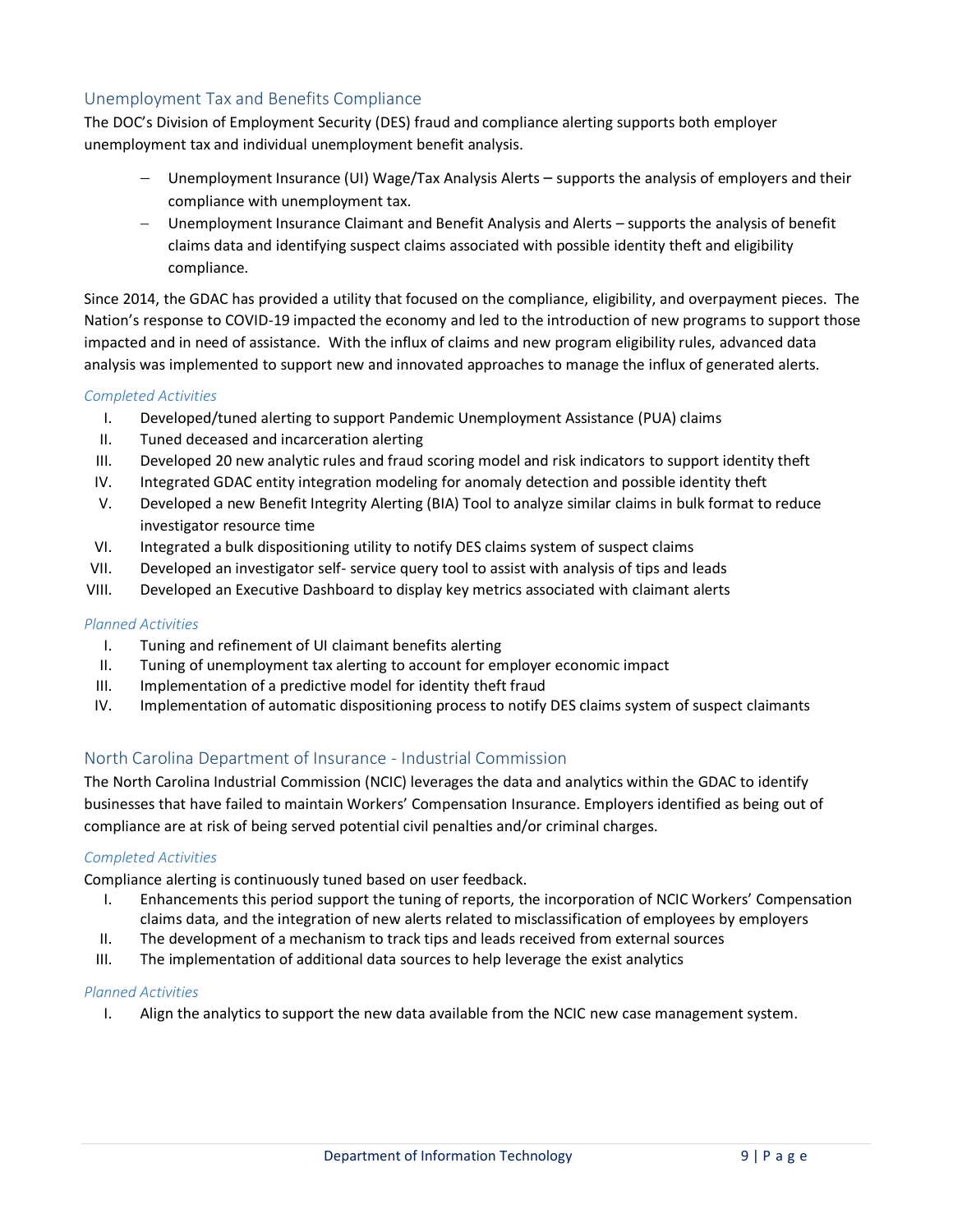# <span id="page-11-0"></span>Employee Misclassification and Underground Economy

Underground Economy refers to businesses that utilize schemes to conceal or misrepresent (misclassify) their employee population to avoid one or more employer responsibilities related to wages, payroll taxes, insurance, licensing, safety, or other regulatory requirements. Underground Economy also encompasses other activities such as misclassifying employees as independent contractors or forcing employees to set up shell subcontractor entities.

The Underground Economy results in unfair competition in the marketplace, forces law-abiding businesses to pay greater direct costs, and indirectly subsidizes socialized benefits like health care, unemployment, workers' compensation for those companies and individuals who do not play by the rules. Businesses that participate in Underground Economy activities may negatively affect their employees by denying them access to workers' compensation benefits, unemployment insurance coverage, health care coverage, and social security eligibility. As a result, other employers and taxpayers are required to fund these liabilities in the form of workers' compensation or UI coverage, along with other state and federal subsidies.

### *Completed Activities*

- I. Enhanced economic modeling to support the inclusion of the new Unemployment PUA claims
- II. Integrated DOR data to support a more comprehensive review of misclassified economy

#### *Planned Activities*

I. Continue review and refinement based upon investigator analysis of alerting

### <span id="page-11-1"></span>Wage and Employer State Tax Revenue

The Department of Revenue's (NCDOR) partnership with the GDAC has resulted in several short-term and long-term projects. N.C.G.S. 105-259 precludes NCDOR from providing specific details regarding data and standards used to determine selection of audit candidates.

Improving both operational efficiency and return on investment is a shared project objective of both NCDOR and the GDAC. The GDAC projects continue to assist in the automation of manual functions, reducing time needed for business tax audits and ultimately increasing the State's return on investment. Additionally, advanced analytic models have been implemented to improve overall tax compliance within multiple tax schedules and enhance DOR's ability to determine identity theft prior to issuance of a refund check.

#### *Completed Activities*

- I. Enhancements and tuning of refund fraud analytics to support individual income return processing
- II. Upgrade of DOR's on-premises analytics environment through remote management
- III. Annual changes to tax form and Schedule C, E, F
- IV. Implementation of the ABC analytics and reporting
- V. Implementation of an internal Application Programming Interface (API) to allow e-File submissions of tax forms
- VI. Enhancements and tuning of eNC3 Information Reporting Portal

#### *Planned Activities*

- I. Continue enhancements and tuning of refund fraud analytics and eNC3 Information Reporting Portal
- II. Migration of eNC3 infrastructure to DOR and supporting through remote management
- III. Implement analytics to support collection and audit activities
- IV. Upgrade the analytics reporting to new Visual Analytics platform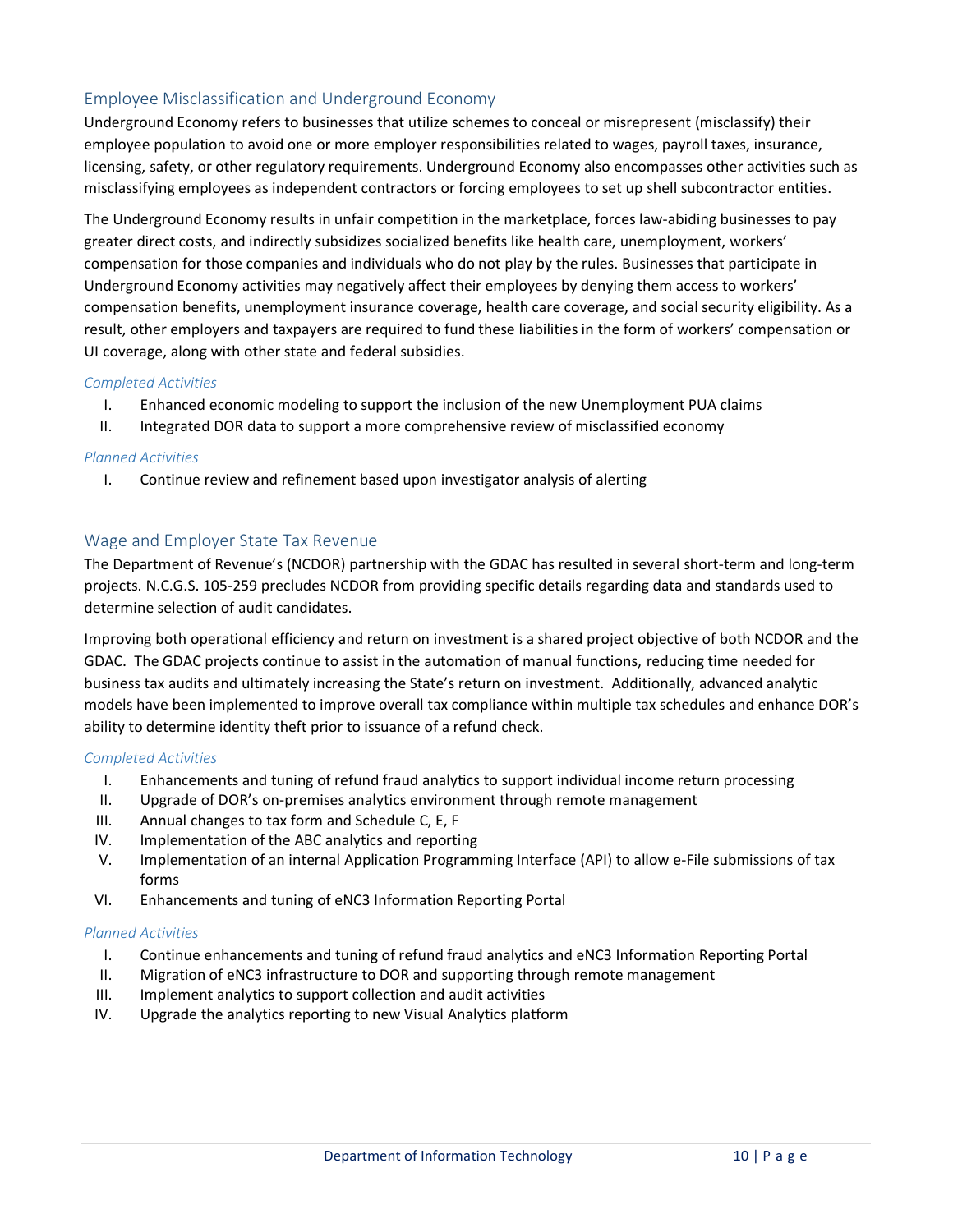# <span id="page-12-0"></span>**Healthcare**

The GDAC has a growing health care portfolio and supports several divisions within the Department of Health and Human Services in providing information to support the delivery of their services. Additionally, the North Carolina Health Information Exchange Authority (NC HIEA) is part of the GDAC and operates the State designated HIE, NC HealthConnex.

# <span id="page-12-1"></span>State Health Plan for Teachers and State Employees

The North Carolina Department of State Treasurer, State Health Plan for Teachers and State Employees (NCSHP) provides health care coverage to more than 685,000 teachers, state employees, retirees, current and former lawmakers, state university and community college personnel, and their dependents.

In 2014, NCSHP's data warehouse and reporting repository was migrated to the GDAC's technical environment.

# *Completed Activities*

I. Support NCSHP in the implementation of a health care data model and a robust reporting environment

### *Planned Activities*

- I. Continue to support the NCSHP data warehouse operational needs
- II. Support SHP in the migration of the SHP data into the DST hosted infrastructure

# <span id="page-12-2"></span>Medicaid Analytics

The North Carolina Department of Health and Human Services (DHHS) manages the delivery of health and humanrelated services for all North Carolinians, especially the State's most vulnerable citizens – children, elderly, disabled and low-income families. In FY 2020 (July 1, 2019 - June 30, 2020), NC Medicaid provided 2.2 million people in North Carolina with health care coverage.

Session Law 2015-241 §12A.17. (b) directs DHHS to coordinate with the GDAC to develop a pilot program that applies analytics to Medicaid data to maximize healthcare savings and efficiencies and optimize positive impacts on health outcomes. Further, Session Law 2015-241 §7A.2. (c) directs NCDHHS to share claims and encounter data with GDAC to support outcome-based analysis of services and programs and population health analytics associated with the Medicaid and LME/MCO patient population. Session Law 2016-94 § 12A.17. (b1) directs DHHS to coordinate with the GDAC to continue the phased development, implementation, and operationalization of the pilot program for Medicaid claims analytics and population health management. The scope of the program was expanded in 2019-2020 to include the following:

- − Integrate new data sources, such as Medicaid beneficiary files, HEDIS quality measure data, and LME/MCO encounter data
- − Automate on-going data feeds to support operational requirements
- − Customized reporting and analytics capabilities

#### *Completed Activities*

- I. Development of geographical analysis to support Medicaid transformation and identify areas of the State where PHPs may not be able to meet network requirements
- II. Development of a COVID-19 dashboard using NC Medicaid eligibility data and clinical data in the health information exchange to provide insights on how demographic and geographic subgroups are experiencing the virus and the trajectory of the disease within the Medicaid population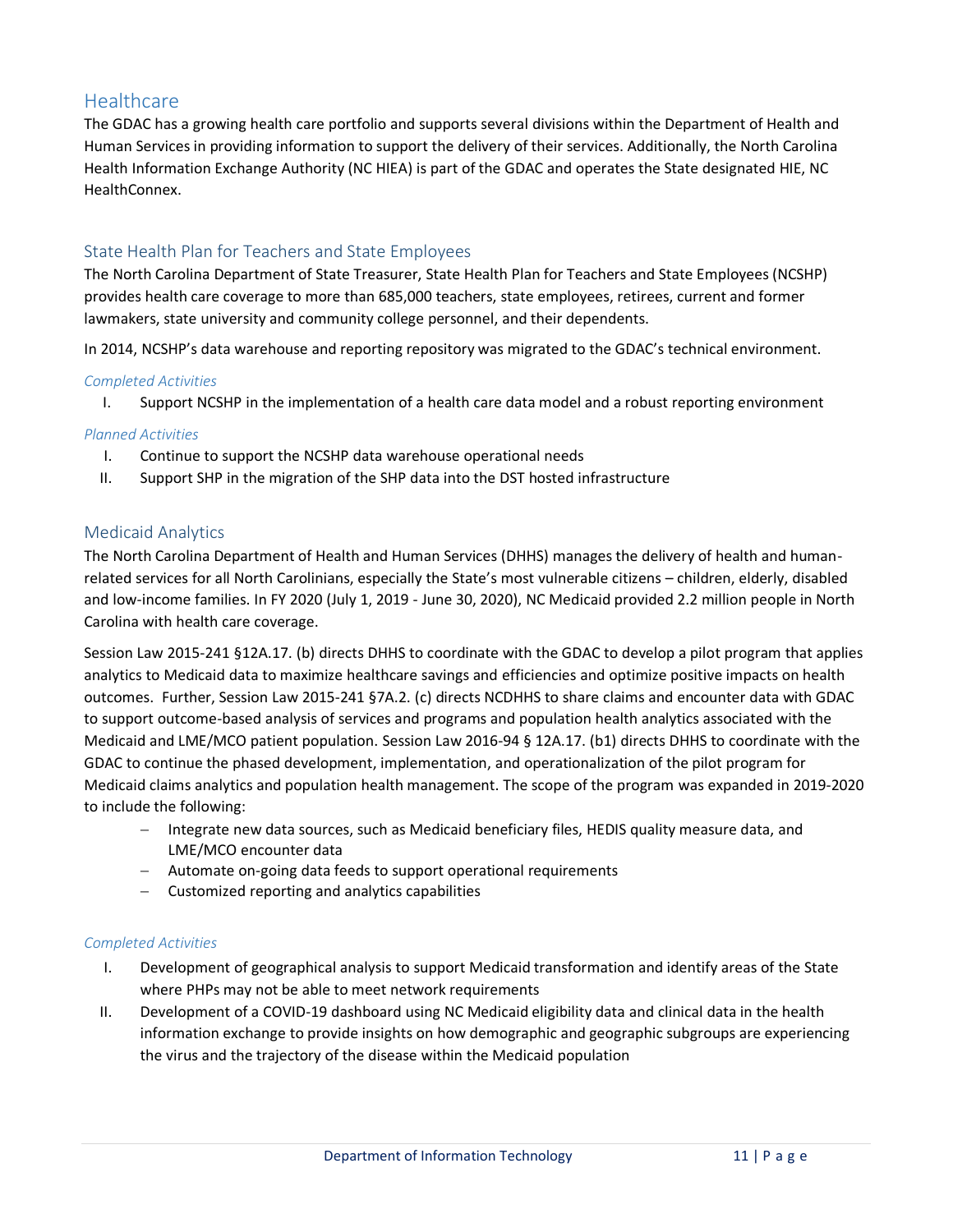#### *Activities in Development*

- I. Develop quality measure reporting to support Division of Health Benefits and Office of Rural Health; to include sending a data extract of relevant clinical data for the following measures: Diabetes, Hypertension, BMI, Depression, and Prenatal
- II. Develop analytics to support and align with DHHS strategy for Medicaid Transformation
- III. Continue to support and expand the Medicaid COVID dashboard

#### *Planned Activities*

- I. Operations and Support for Medicaid dashboards and measure reporting
- II. Participate in the NCQA Data Aggregator Validation program to support Medicaid Quality Reporting Program

### <span id="page-13-0"></span>Controlled Substance Reporting System

The DHHS, Division of Mental Health Developmental Disabilities and Substance Abuse Services manages the NC Controlled Substances Reporting System (CSRS). The CSRS collects information on dispensed controlled substance prescriptions and makes this information available to prescribers and dispensers. The system is used as a clinical tool to improve patient care and safety while avoiding potential drug interactions and helps identify individuals who may need a referral to substance use disorder services.

Session Law 2017-57, Section 11A.6 enabled the development and implementation of software for the performance of advanced analytics within the GDAC. The objectives outlined in law include the:

- − Enhancement and automation of reports under G.S. 90-113.74
- − Development and utilization of advanced analytics to achieve the purposes specified in G.S. 90-113.71
- − Aggregation of relevant data sources including those available within the GDAC
- − Enhancement of DHHS's ability to deploy advanced analytics to improve opioid prescribing practices, identify unusual prescribing patterns, and detect behaviors indicative of misuse, addiction or criminal activity

#### *Completed Activities*

Data collected within the CSRS application is available within the GDAC for the development of advanced analytics. Key features developed include:

- I. Developed internal dashboards to support CSRS STOP Act compliance requirements
- II. Integrated with the state designated HIE, NC HealthConnex using APIs
- III. Provided public health access to controlled substance data for population health purposes

#### *Planned Activities*

- I. Work in partnership with Division of Public Health for additional reporting
- II. Work in partnership with UNC/DUKE for deidentified reporting
- III. Define scope, prioritize, and implement Advanced Analytic reports
- IV. Enhancement of CSRS data model integrating additional data sources
- V. Continue operational support for the automated collection and transformation of data from CSRS to GDAC and internal dashboards

# <span id="page-13-1"></span>NC HealthConnex (North Carolina Health Information Exchange Authority)

The North Carolina Health Information Exchange Authority (NC HIEA) operates North Carolina's State designated HIE, NC HealthConnex. NC HealthConnex is a secure, standardized electronic system through which providers can securely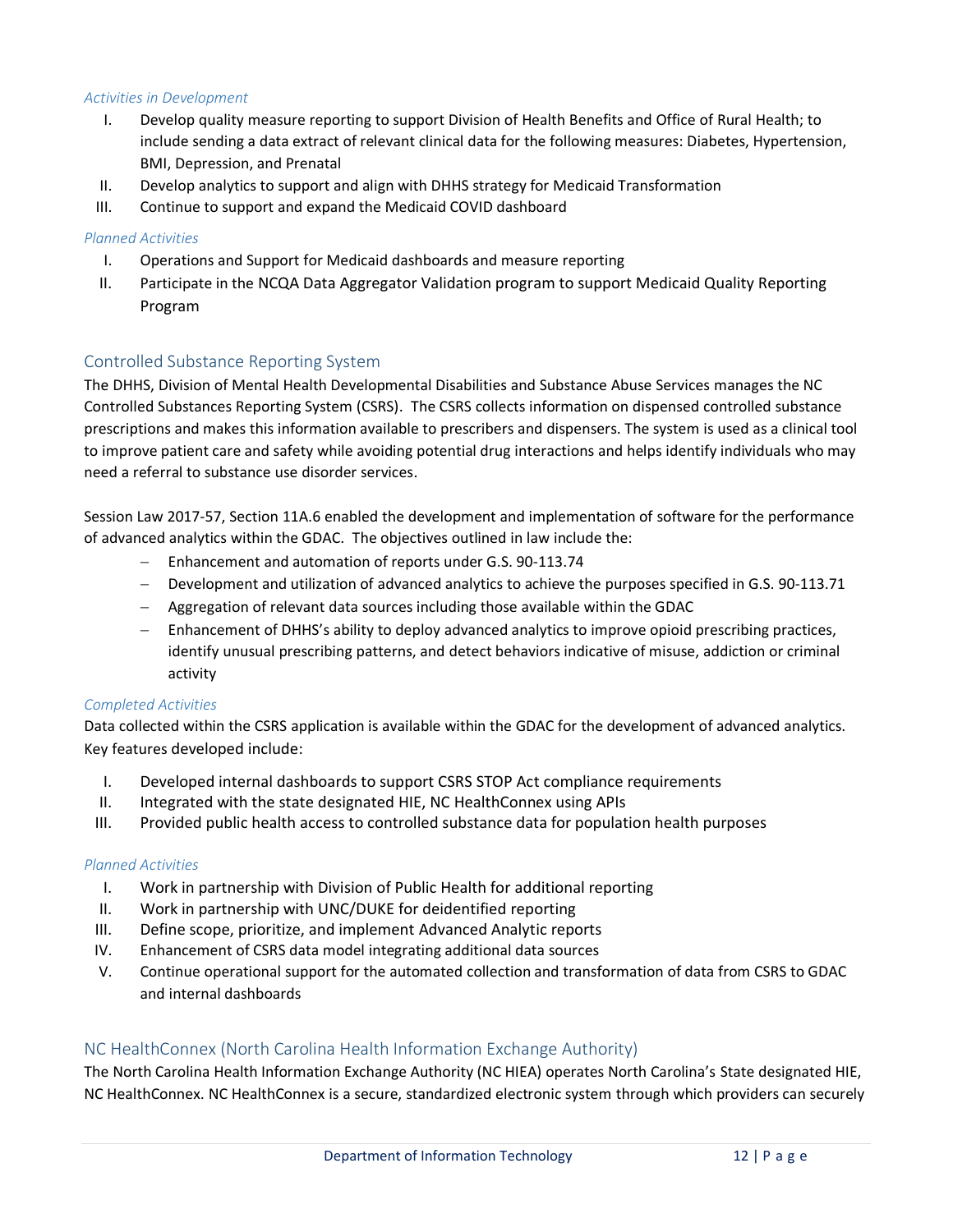share important patient health information such as labs, diagnostics, history, allergies, medications and more, helping create a more complete, longitudinal clinical patient record. This results in less duplicative testing, more efficient and accurate diagnoses, recommendations and treatment, and improved coordination across all levels of care. NC HealthConnex will bring added value to the healthcare conversations happening at all levels in the healthcare industry, help breakdown information silos between providers, provide greater healthcare outcomes for patients and create efficiencies in State-funded healthcare programs such as Medicaid and State Health Plan.

### *Historical Background*

In 2015, the North Carolina General Assembly passed legislation establishing a State managed health information exchange authority to oversee and administer the statewide HIE (NCSL 2015-241 Section 12A.5, as amended by NCSL 2015-264). The North Carolina Health Information Exchange Authority (NC HIEA) was subsequently created within the NC Department of Information Technology's Government Data Analytics Center and assumed control of the statewide HIE in March 2016.

North Carolina law requires any healthcare provider who receives state funds for the provision of healthcare services (e.g. Medicaid, Health Choice, State Health Plan, etc.) to connect and submit patient clinical and demographic data by certain dates in 2018-2021 (dependent on provider type and technological readiness) in order to continue to receive payment for those services (NCGS § 90-414.4, as amended by NC Session Law 2018-41, Section9.(a)). NCSL 2019-23 made additional changes to the HIE Act, including voluntary connection for certain service providers, amended connection deadlines for certain providers, and clarified that data that passes to or through NC HealthConnex is not public record. In response to the COVID-19 pandemic, th[e COVID-19 Recovery Act](https://www.ncleg.gov/Sessions/2019/Bills/Senate/PDF/S704v6.pdf) [\(NCSL 2020-3\)](https://www.ncleg.gov/Sessions/2019/Bills/Senate/PDF/S704v6.pdf) addressed the connection requirement to NC HealthConnex, extending the June 1, 2020, connection deadline to October 1, 2021.

During 2020, the NC HIEA continued to build out statewide connectivity via inter- and intra-state data connections for the secure exchange of patient health information. Additionally, at the beginning of the COVID Pandemic, the NC HIEA and its Advisory Board distributed a call to action to expand data sharing to NC HealthConnex to support the State's public health response. Support from stakeholders and supporting legislation allowed the NC HIEA to partner with the Division of Public to enable bi-directional data exchange for COVID-19 activities. Section 1.1.(d)(53) of **S.L. 2020-80** appropriated \$2.6 million to NC HealthConnex to (a) build bidirectional data exchanges and patient-matching services between the HIE and the State's electronic disease surveillance systems; (b) develop public health dashboards; (c) provide test result delivery services; (d) provide clinical histories and identify at-risk patients; and (e) develop a pilot analytics project around identifying at-risk facilities, providing quality assurance assistance to state surveyors, and targeted public health interventions, funding opportunities, policies, and regulations related to infectious disease spread.

# *Completed Activities*

# I. **Data Connections**

- $\circ$  6,800-plus health care facilities live submitting data, including 120 hospitals
- o 5,000-plus health care facilities in onboarding
- $\circ$  120 million-plus continuity of care documents (CCDs) exchanged 700k messages flowing daily
- o 11 million-plus unique patient records
- o 60,000-plus providers with contributed records
- o 80+ electronic health record vendors live
- o 22 border and interstate HIEs connected + the joint federal HIE (Veterans Administration and the Department of Defense)
- II. Continued to enhance the **NC\*Notify event notification service** based on Admission, Discharge and Transfer (ADT) messages to assist NC HealthConnex participating providers in knowing where their patients touch the health care system outside of their organization's walls. In 2020 the service added real-time alerting and a user interface for participants to manage the alerts generated for their patients as well as COVID lab results.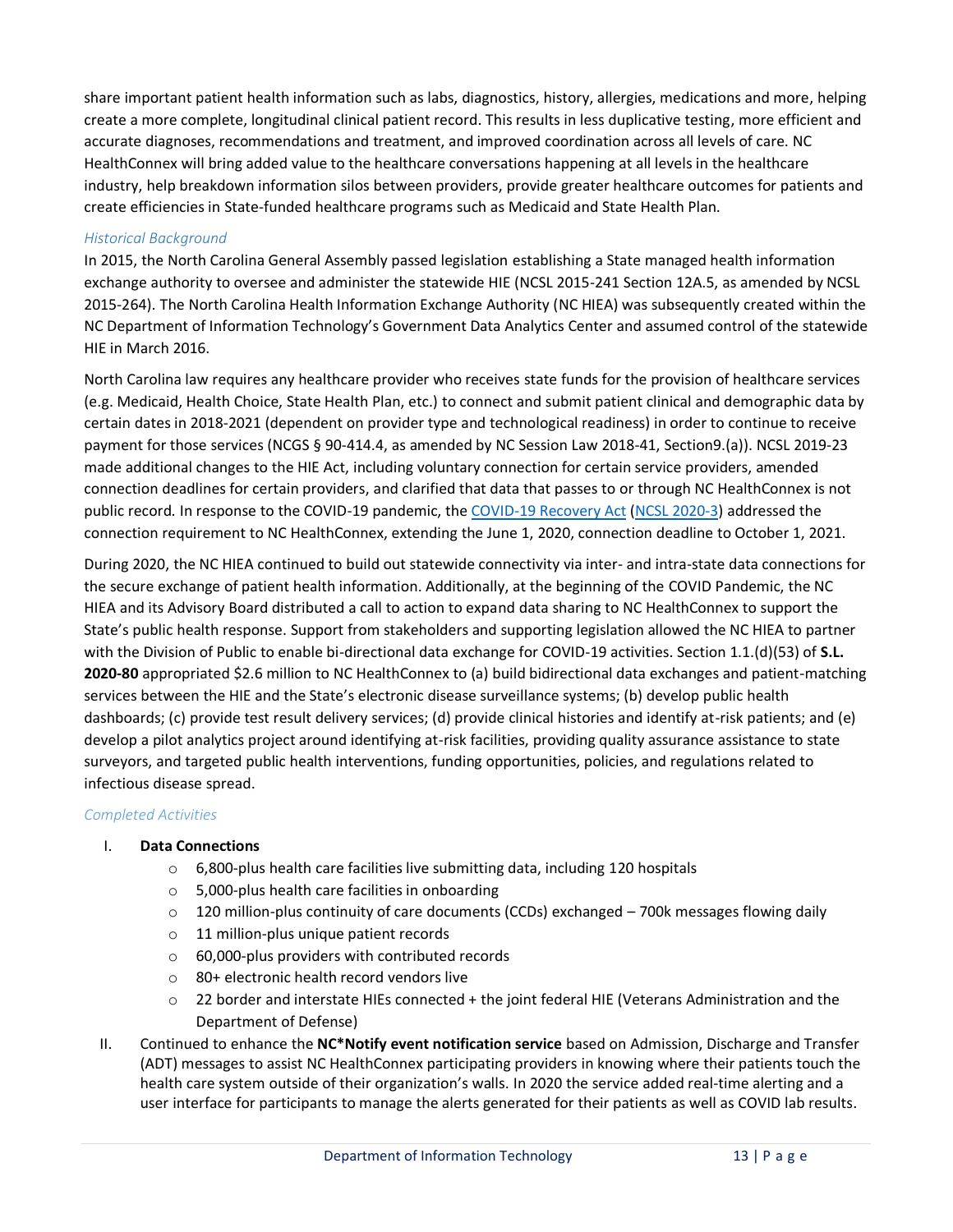As of March 31, 2021, the service is monitoring over three million patients and generating over one million alerts monthly.

- III. Developed **online training program** in partnership with the NC Area Health Education Centers (NC AHEC) on use of NC HealthConnex and its features within a provider's established workflow, including how to leverage NC HealthConnex for meeting quality program requirements for Medicaid and Medicare. In 2020, 91 onsite trainings and 167 virtual trainings were completed across the state. In one year, the partnership enabled the build out of a library virtual training modules for health care providers on various NC HealthConnex services.
- IV. Completed a **data quality roadmap** to support data initiatives across the state and help providers improve the quality and integrity of the data submitted to NC HealthConnex from electronic health records along with a detailed data target and onboarding packet.

# **V. CARES Act Deliverables to Support the State's COVID-19 Public Health Response**

**- NC DETECT (statewide disease surveillance) -** The NC HIEA and the NC DPH teams partnered to enhance disease tracking and surveillance via the NC Disease Event Tracking and Epidemiologic Collection Tool (NC DETECT) to better monitor the ongoing impact of COVID-19 in North Carolina.

**- COVID-19 Lab Result Routing via NC\*Notify –** The NC HIEA has enhanced its NC\*Notify event notification service to allow for distribution of COVID-19 lab results to participating health care providers for patient care. The lab result routing includes Positive results reported to DHHS electronically by all reference labs.

**- Long Term Care Risk Analysis (pilot program) -** A risk model originally developed by SAS Institute for the Centers for Medicaid and Medicaid Services (CMS) was tuned to county level inputs. Assists in containment of COVID-19 cases and prioritizing public health interventions. Report included key outputs from the model:

- o Composite risk score for each long-term care facility (Skilled nursing); Probability of having breakout vs. not having
- o Uses several public and NC specific data sets
	- $\mathbf{u} = \mathbf{u}$ County-level disease data
	- NC DHHS outbreak data
	- Regulatory data from CMS
	- CDC data for COVID and PPE

**- Automate reporting to the Covid Vaccine Management System (CVMS)** – In late 2020, the NC HIEA began work with DHHS and vendor partners to build out automated reporting to the State's vaccine management system to reduce the burden on the health care community of dual entry of vaccines administered into the electronic health record (EHR) and the CVMS database. Since go-live in mid-February, over 550,000 vaccine records have been processed via these integrations.

VI. **CSRS Integration to NC HealthConnex -** Per the Strengthen Opioid Misuse Prevention (STOP) Act of 2017 [\(NCSL 2017-74\)](https://www.ncleg.net/EnactedLegislation/SessionLaws/HTML/2017-2018/SL2017-74.html), health care providers in North Carolina who prescribe controlled substances must access a patient report from the CSRS to verify a patient's prescription-fill history of controlled substances prior to writing prescriptions for targeted controlled substances. The STOP Act also required an integration between the state's prescription drug monitoring program, called the Controlled Substance Monitoring System (CSRS), and the HIE, NC HealthConnex. The NC HIEA partnered with the N.C. Department of Health and Human Services Division of Mental Health to build a single sign-on leveraging an Application Programming Interface (API) from the NC HealthConnex clinical portal to the state's prescription-drug monitoring program, Controlled Substances Reporting System. This integration allows the end user already accessing the longitudinal NC HealthConnex clinical portal to view the CSRS report, along with the risk scores, without leaving the HIE portal.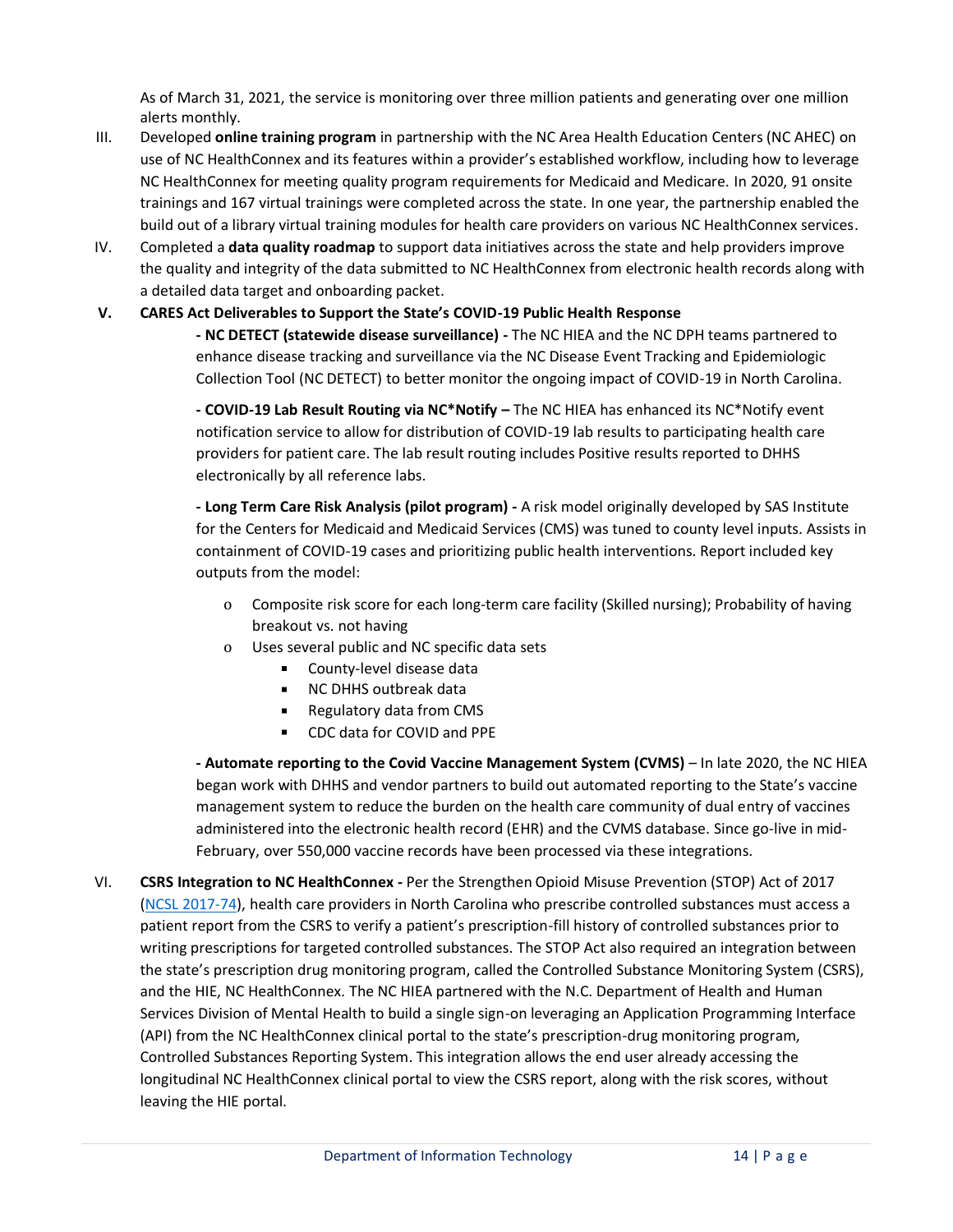# *Planned Activities*

The NC HIEA remains focused largely on building technical connections to grow the patient data available to NC HealthConnex participants and help providers meet their state reporting requirements. In addition, work continues to improve and grow the list of NC HealthConnex [features that add value](http://hiea.nc.gov/nc-healthconnex-value-added-features) to the provider community and partner agencies. Activities planned for 2021 include, but are not limited to:

- I. Expand enrollment in the NC\*Notify notification service of Medicaid providers, PHPs and CINs to support Medicaid transformation
- II. Continue to enhance NC\*Notify functionality and capacity, including additional data formats and delivery methods and inclusion of more HIE data and relevant health data from other state systems
- III. Begin planning the integration to connect all 55 state prisons (and five additional rehabilitative and other related correctional facilities using the same electronic system) to NC HealthConnex (pending technical readiness by the EHR vendor)
- IV. Continued onboarding to the CVMS system
- V. Provide patient linking services to DHHS for use in the BIDP advanced reporting environment for COVID-19 analysis
- VI. Plan for the development of stroke registry for population health use by the Division of Public Health;
- VII. Implement next iteration of the NC HealthConnex clinical viewer to include single sign on from health care participants EHRs
- VIII. Implementation of the 21<sup>st</sup> Century Cures Act requirements to include information blocking provisions, USCDI provisions and the CMS Conditions of Participation requirements for hospitals
- IX. Implement additional functionality and enhanced reporting capabilities with the HIEA analytic environment
- X. Develop a process to vet and approve research requests
- XI. Continued operational and production support of all NC HealthConnex services
- XII. Plan for and submit to Medicaid proposal for Medicaid Enterprise System federal funding support once HITECH funds sunset in September 2021
- XIII. Plan and build integrations to the statewide NCCare260 system
- XIV. Build an integration with the Office of Emergency Medical Services EMS system
- XV. Develop and pilot clinical data sharing leveraging FHIR-based APIs with participating health care providers and plans

# <span id="page-16-0"></span>Longitudinal and Performance

The GDAC has a growing longitudinal and performance portfolio which supports a multitude of educational institutions and State agencies by providing access to data and information for use in evidenced-base policy and performance management for programs and services provided to North Carolinians. This includes NC DHHS, NC Commerce, NC Department of Public Instruction (NC DPI), North Carolina Community College System (NCCCS), the University of North Carolina System (UNC System), North Carolina Independent Colleges and Universities (NCICU), North Carolina Office State Human Resources (NC OSHR), North Carolina Department of Military & Veterans Affairs (NC DMVA), North Carolina Pandemic Recovery Office (NC PRO), Governor's Office and the NC Golden LEAF.

# <span id="page-16-1"></span>NC Economic Recovery Dashboard

Section 1.1.(d)(49) of N.C. Session Law 2020-80 appropriated \$750,000 to the GDAC to develop a COVID-19 economic analytics and reporting tool to provide insight into how State and federal assistance is impacting North Carolina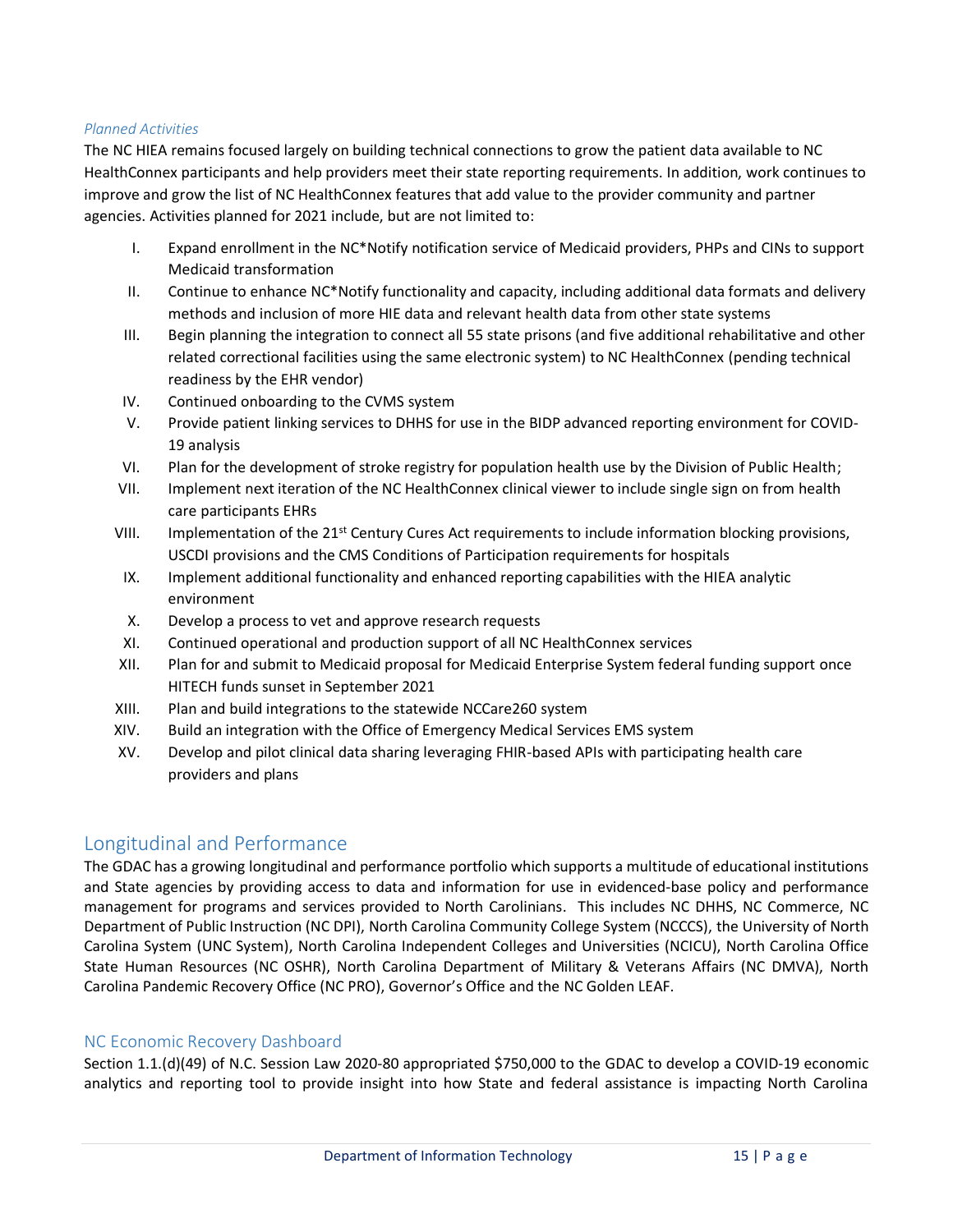businesses. The GDAC consulted with the NC PRO and Golden LEAF on development of this Economic Recovery Dashboard (ERD).

#### *Completed Activities*

- I. Consulted with Golden LEAF and the NC PRO on the requirements for the ERD, which included a gap analysis of need for support as well as the progress of the economic recovery
- II. Executed MOAs with Golden LEAF, NC Commerce and DOA to obtain data on grant and loans made to NC businesses impacted by the pandemic
- III. Ingested 49 data economic, grant/loan and other related data sets to support the requirements identified
- IV. Created the dashboard which contains visualizations and reports that support the requirements identified
- V. Provided an analytical reporting environment as part of the ERD where users with appropriate access can create additional visualizations and reports from the 49 data tables available

#### *Planned Activities*

- I. Implement, update, and maintain visualizations
- II. Conduct a bootcamp for users which will provide insight on how to create new reports and visualizations

# <span id="page-17-0"></span>NC COVID-19 Governor's Dashboard

The GDAC was tasked by the Governor's office early in the pandemic to develop a consolidated dashboard that summarized individual NC Agency reports into a one stop location for daily operational updates.

#### *Completed Activities*

- I. Developed a Tableau dashboard which metrics associated with Personal Protection Equipment (PPE), Unemployment Claims, State Employees teleworking, Executive Oder 124 (EO124) – Utility Services and meals provided to students
- II. Produced Daily PDF reports from the dashboard

#### *Planned Activities*

I. Continue maintenance and operations of some of the dashboards and reports

# <span id="page-17-1"></span>NC LDS System

North Carolina General Statute 116E defines the NC Longitudinal Data System (NC LDS) as a State-wide data system supporting student and workforce data. The purpose of this system is to facilitate and enable the exchange of data among agencies and institutions within the State in support of analysis of educational programs and performance.

The GDAC is charged with developing an implementation plan and provides general oversight and direction of this enterprise system.

The following longitudinal data systems are included in the NC Longitudinal Data System:

- Early Childhood Integrated Data System (ECIDS) -provides integrated early childhood education, health, and social service data from participating agencies. This system is administered by North Carolina Division of Health and Human Services (DHHS).
- North Carolina School Works (NCSW) -provides access to data from early learning to workforce. This system is administered by the Department of Public Instruction (DPI).
- Common Follow-Up System (CFS)– is a repository of workforce and education data. This system is administered by Department of Commerce, Labor and Economic Analysis Division (LEAD).

The GDAC collaborated with Education Cabinet to form a NC LDS Work Group (the Work Group) to guide the mission and deliverables of the NC LDS Modernization Road Map for the NC LDS Study (the Study). The Study identified eight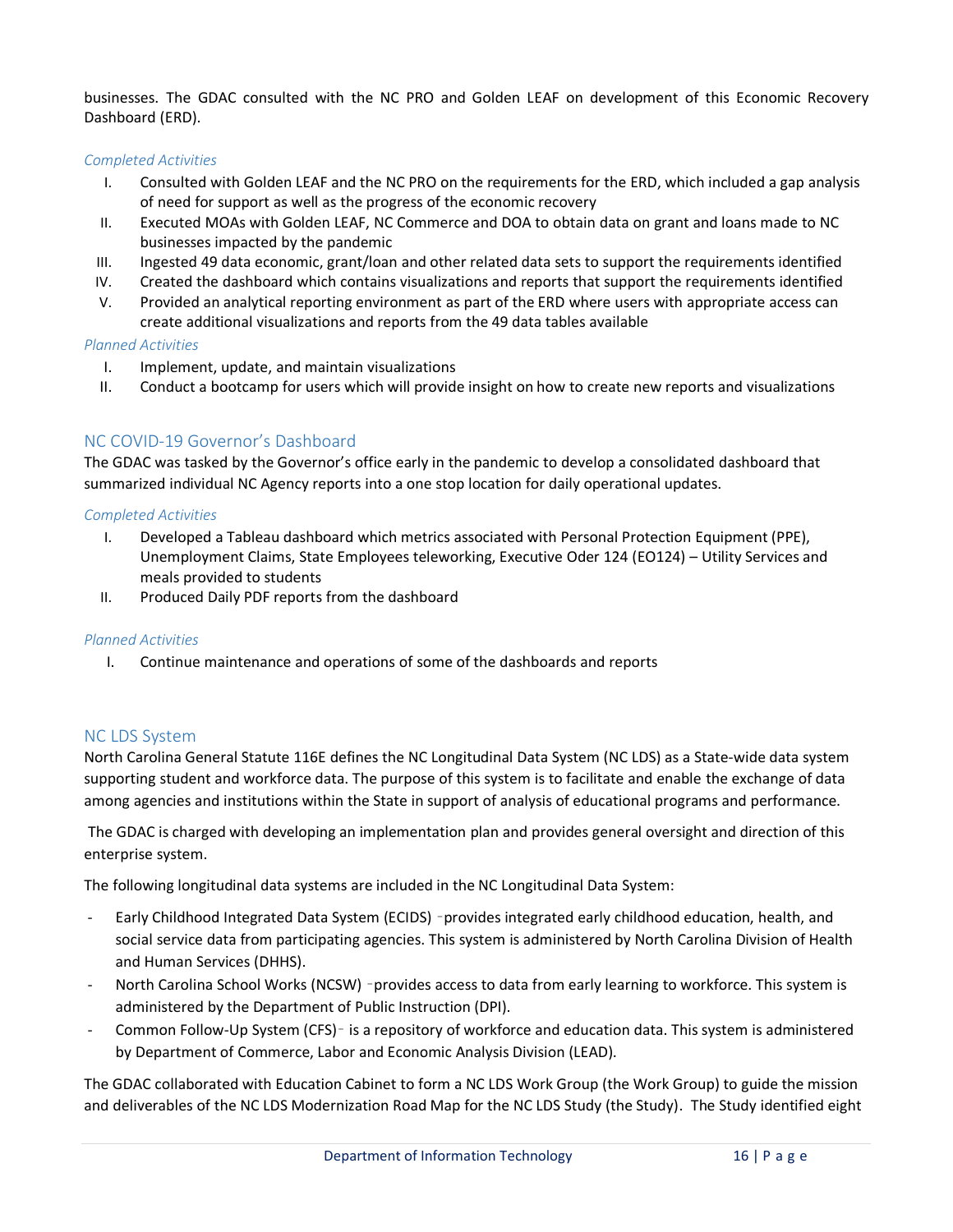priority recommendations which included the NC LDS be defined and set up as a "system of systems". With the intent to integrate the three existing NC longitudinal data systems under an enterprise framework which efficiently enables longitudinal analysis supporting student and system outcomes across the education and workforce continuum.

#### *Completed Activities*

- I. Finalized and adopted Rules supporting the NC LDS Dec 2020. The Rules defined:
	- o the ELDS and its components (i.e. "system of systems")
	- o the contributors to the system, requestors of the system, and a request
	- $\circ$  the minimum contents necessary in a contributor data sharing agreement (NC LDS MOU)
	- $\circ$  the petition an update to the rules
- II. Fully executed with all partners an NC LDS data contributor Memorandum of Understanding (MOU) to allow that data exchange between those partners;
- III. Publish recommendations from the *NC LDS Study (the Study) which* included:
	- $\circ$  Affirmation of the NCLDS vision of a "system of systems" that links data across agencies and over time to support evidence-based policy, performance management and continuous improvement
	- $\circ$  The renaming the NC ELDS to NC LDS to reflect the system of system that encompasses the functionality of the three existing systems
	- o The develop of a stakeholder engagement strategy
	- o The establishment of a NC LDS governance and organization structure
	- o The prioritization of the NC LDS deliverables over a phased implementation
	- $\circ$  The development of a system architecture to support NC's evaluation and research priorities
	- $\circ$  The development of an external research agenda to support the prioritization of data requests and the formation of research-practice partnerships
	- $\circ$  The development of an action plan to identify immediate next steps and secure sustainable funding for the NC LDS modernization, implementation, and operation

#### *Planned Activities*

- I. Based on the NC LDS Study recommendations, three actions were identified by the NC LDS Study Steering Work Group for immediate action and subsequently endorsed by the Ed Cabinet.
	- Establish the NC LDS Governance body.
		- GDAC to hire an NC LDS Executive Director to work with the Governance body to bring to fruition actions related to the Study recommendation in of support the System modernization
		- Work with the NC LDS Governance body to develop a phase implementation plan for a scalable infrastructure focused on meeting System requirements as well as a plan to secure sustainable funding sources
	- Develop data accessibility methods and best practices which support NC early childhood, education, and workforce evidence-base policy decisions, performance management and continuous improvement.
	- Support the development of a state research agenda for the Early Childhood, Education, and Workforce continuum

# <span id="page-18-0"></span>Common Follow-up System

The North Carolina General Statute 96-30 – 96-35 directs the Department of Commerce's Labor and Economic Analysis Division (LEAD) with the operation of the Common Follow-up System (CFS). This system evaluates the performance and effectiveness of the State's job training, education, and placement programs by measuring participant's presence in the workforce.

Session Law 2014-100 directs the Department of Commerce to develop a plan for the transfer of the information and capabilities of the CFS to the GDAC. The objective of the migration and modernization of CFS was to improve access to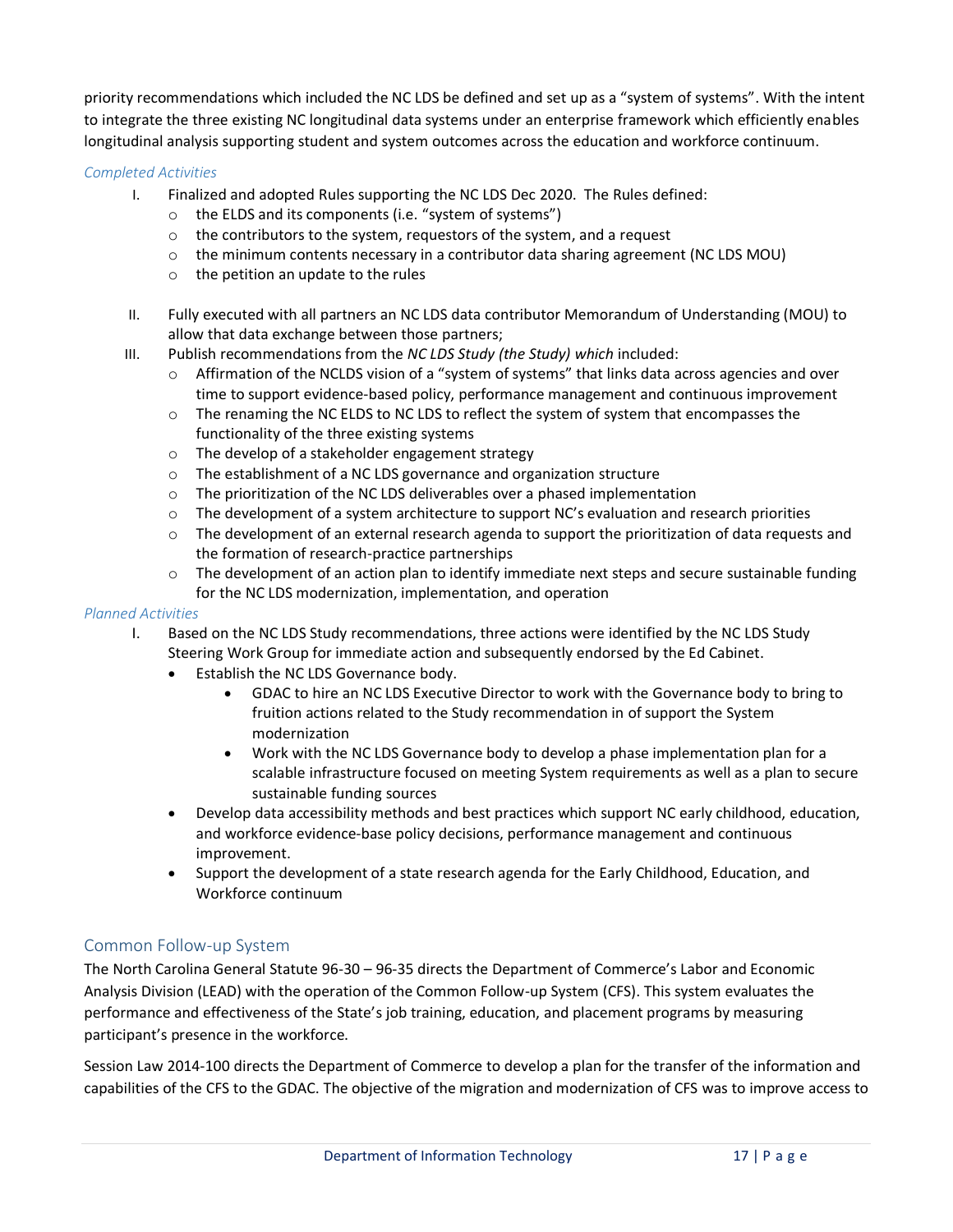the State's longitudinal data providing flexibility and scalability, and advance data analysis capabilities associated with workforce and educational program operation and performance.

# *Completed Activities*

I. Integrated CFS data sources into the GDAC Enterprise Entity Resolution (EER) to standardize linkages across agency data

# *Planned Activities*

- I. Continue the maintain and support of operational environment
- II. Partner with Commerce to modernize CFS as a component of the NC LDS
- III. Upgrade the current reporting platform to with the most current version of SAS Viya
- IV. Develop an enterprise service and governance model supporting access and use of CFS data

# <span id="page-19-0"></span>NC SchoolWorks (P20W) System

In June 2012, the U.S. Department of Education awarded a \$3.6 million grant to the North Carolina Department of Public Instruction (NCDPI) to undertake the P20-W System Statewide Longitudinal Data System project (SLDS Project), hereafter referred to as NC SchoolWorks. The objective of the NC SchoolWorks is to enable five statewide entities to partner and share data. The partnership includes the North Carolina Department of Public Instruction (NCDPI), the University of North Carolina (UNC), the North Carolina Community College System (NCCCS), North Carolina Independent Colleges and Universities, Inc. (NCICU), and the North Carolina Department of Employment Security (NCDES), currently known as the North Carolina Department of Commerce Division of Employment Security.

### *Completed Activities*

I. Integrated access to NCDPI data formatted in Common Education Data Standards (CEDS) for 2018-2019

# *Planned Activities*

- I. Maintain operations and maintenance of NC SchoolWorks
- II. Partner with NC DPI to modernize NC SchoolWorks as a component of the NC LDS
- III. Provide NC DPI developers the ability to implement additional CEDS updates and to make incremental system enhancements

# <span id="page-19-1"></span>North Carolina Early Childhood Integrated Data System (NC ECIDS)

DHHS, Division of Child Development and Early Education (DCDEE) partnered with the GDAC to develop a system to measure performance and improved outcomes. The NC ECIDS system integrates data from key participating agencies to provide metrics and outputs associated with programs and practices associated with early childhood education.

# *Completed Activities*

I. Created a data store in the GDAC environment for early childhood data reporting

# *Planned Activities*

- I. Maintain and operate the existing NC ECIDS
- II. Partner with DHHS to modernize NC ECIDS as a component of the NC LDS
- III. Complete the development of NC ECIDS visualizations and reports utilization
- IV. Develop a modernize the research request process for the NC ECIDS application

# <span id="page-19-2"></span>Veteran Information Portal

The Department of Military and Veterans Affairs (DMVA), a newly formed agency within the NC Executive Branch, focuses on protecting North Carolina's military installations and works with the communities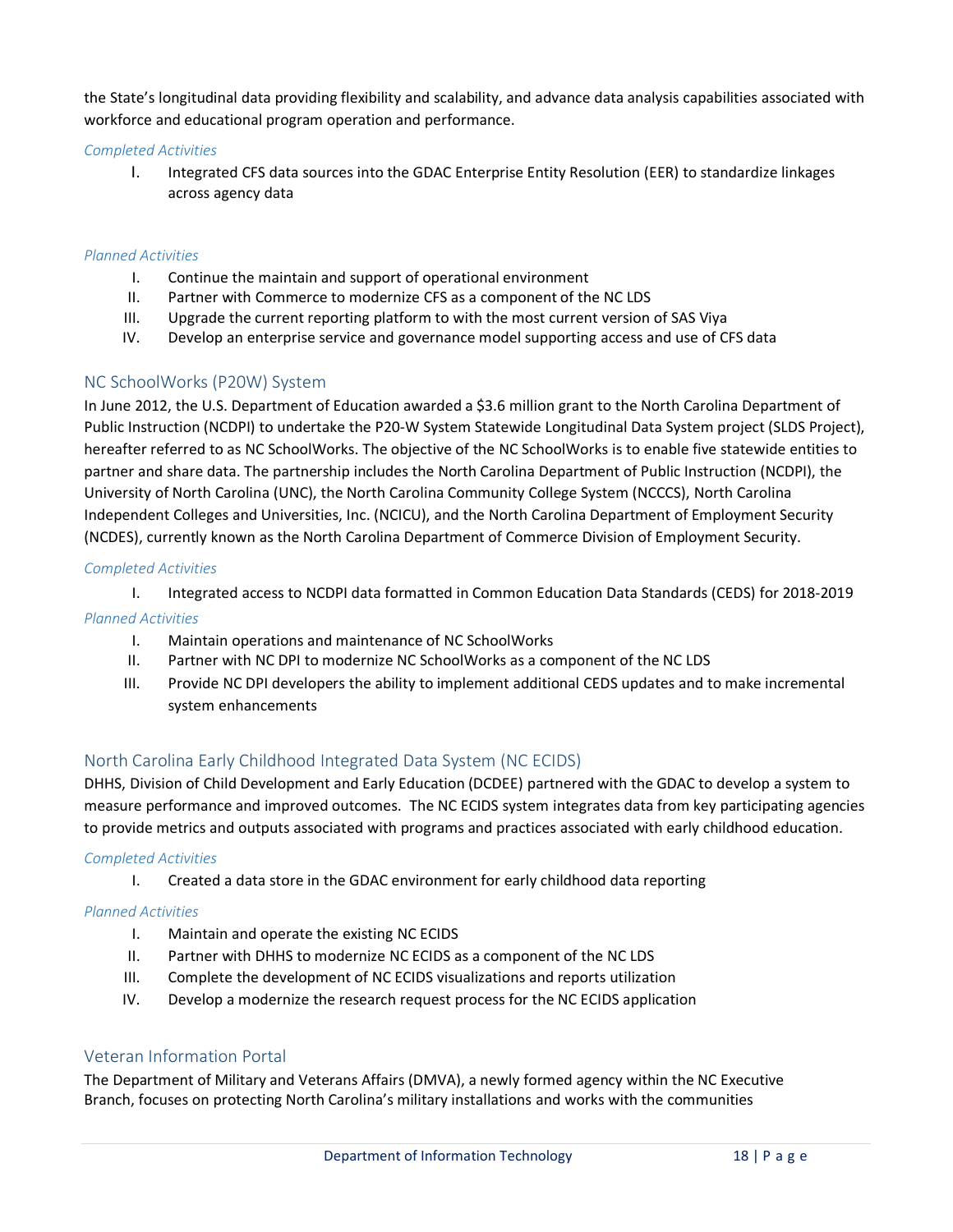around military bases to help military families and veterans get the support and services they need and assist in connecting veterans with jobs. The DMVA's goals are consistent with assisting military members, veterans, and their families and tpromoting economic opportunities for the State and its citizens.

The DMVA's objective is to improve upon efficiencies and accountability by using available data to develop evidencebased decision making. In partnership with GDAC, the DMVA will establish fundamental performance criteria with an agile reporting frequency, facilitating actionable information for strategic decision making.

### *Completed Activities*

I. Bi-directional integration with DMVA's CRM, implemented a report to identify veterans based on DMV license plate data

### *Planned Activities*

I. Continued maintenance and operations.

# <span id="page-20-0"></span>Human Asset Resource Platform (HARP)

The North Carolina Office of State Human Resources (NC OSHR) has a mission to provide a solid Human Resource Management foundation, responsible oversight, and creative solutions through a collaborative approach with agencies, universities, and local government to maximize the potential of State's greatest asset – employees. The GDAC continues to support OSHR executive leadership in the provisioning of an analytical infrastructure and reporting environment for improved decision making.

# *Completed Activities*

I. Updated NC Employee data to capture additional data attributes.

### *Planned Activities*

I. Provide access to the OSHR data stores to the OSHR team to support ad hoc reporting needs.

# <span id="page-20-1"></span>Financial Transparency Systems

The GDAC supports financial transparency through the development and expansion of the NC Open Budget and the Department of Public Instruction Business Systems Modernization initiatives.

# <span id="page-20-2"></span>Governmental Budgetary Transparency/Expenditures Online

Session Law 2015-241 §7.17 directs the state controller, the Office of State Budget and Management (OSBM), and the State Chief Information Officer (SCIO) to establish a state budget transparency internet web site to provide information on budget expenditures for each State agency for each fiscal year beginning 2015-2016.

Session Law 2017-257, Section 37.2.(c) directs the Department of Information Technology to fully implement the government transparency initiative, including the collection of all financial information from all State government agencies, public universities, community colleges, counties and local school administrative units, with the option for full government participation (with cities encouraged, but not required).

OpenBudget Portal is available to the public at [http://www.nc.gov/government/open-budget.](http://www.nc.gov/government/open-budget) The following information is available utilizing the GDAC platform and SAS Visual Analytics:

- − State Budget Detail
- − State Grants Detail
- − State Vendor Payments Detail
- − Statewide and Agency Contracts
- − State IT Contracts
- − State Transportation Contracts
- − State Bulk Budget Download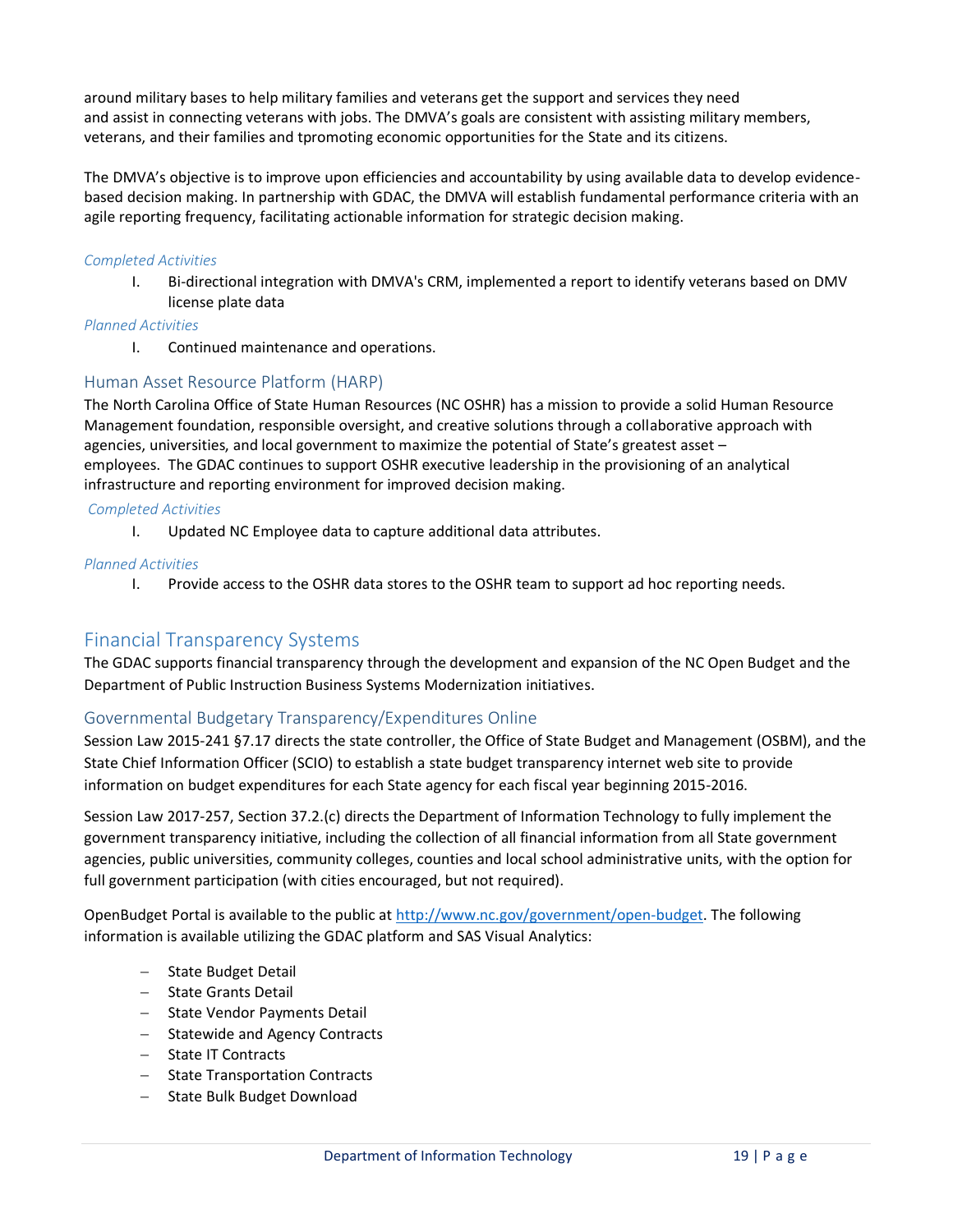#### *Completed Activities*

- I. HUB (Historically Underutilized Businesses) spending reporting system platform is used by all State agencies to track and increase and/or improve opportunities for HUB participation and spending
- II. Reports associated with HUB reporting system is available in the OpenBudget reporting portal
- III. Upgraded to new reporting platform with enhanced user interface

#### *Planned Activities*

Continue to refine and operate OpenBudget and HUB reporting

#### <span id="page-21-0"></span>E-Procurement

The replacement of the E-procurement system includes the development of an advance reporting environment to support the access to detailed historic and current procurement information.

#### *Completed Activities*

- I. Implemented an advanced reporting repository with proper data governance to allow for the query of historical purchasing system data including orders, receipts, attachments
- II. Integrated the new e-procurement system data to provide a comprehensive reporting capability

#### *Planned Activities*

I. Continue to refine and operate

# <span id="page-21-1"></span>Department of Public Instruction Business System Modernization

Session Law 2017-57 §7.16(a-d) directs the Department of Public Instruction (DPI) through the GDAC to provide for a common reporting system and analytics system. The purpose of the project is to support the effort to modernize state and local education financial, human capital, and school information systems.

#### *Completed Activities*

- I. Integrated Operational Data Store (IODS)
	- o Aligned IODS data schema with Common Education Data Standards (CEDS) data
	- $\circ$  Onboarding of two foundational data sources, Educational Directory and Demographic Information Exchange (EDDIE) and Student Information System (SIS)
	- o Maintenance of existing state operational data store (SODS)
- II. Maintenance of School Financial Dashboard (Public Reporting)
- III. School Report Card (Public Reporting)
	- o Migrated the School Report Card to GDAC environment
	- o Enhanced reporting to include state-level page [North Carolina School Report Card \(sas.com\)](https://ncreports.ondemand.sas.com/src/)
- IV. Educator Preparedness Program (EPP) Dashboard (Public Reporting)
	- o Migrated the to the GDAC environment
	- o Enhanced reporting to improve user experience

#### *Planned Activities*

- I. Continue to refine and operate State Operational Data Store (SODS)
- II. Implement data refreshes (2018-19 and2019-20) for School Finance Dashboard
- III. Continue enhancements and 2019-20 data refresh for School Report Card
- IV. Continue data onboarding into Integrated Operational Data Store (IODS)
- V. Maintenance of Educator Quality Dashboard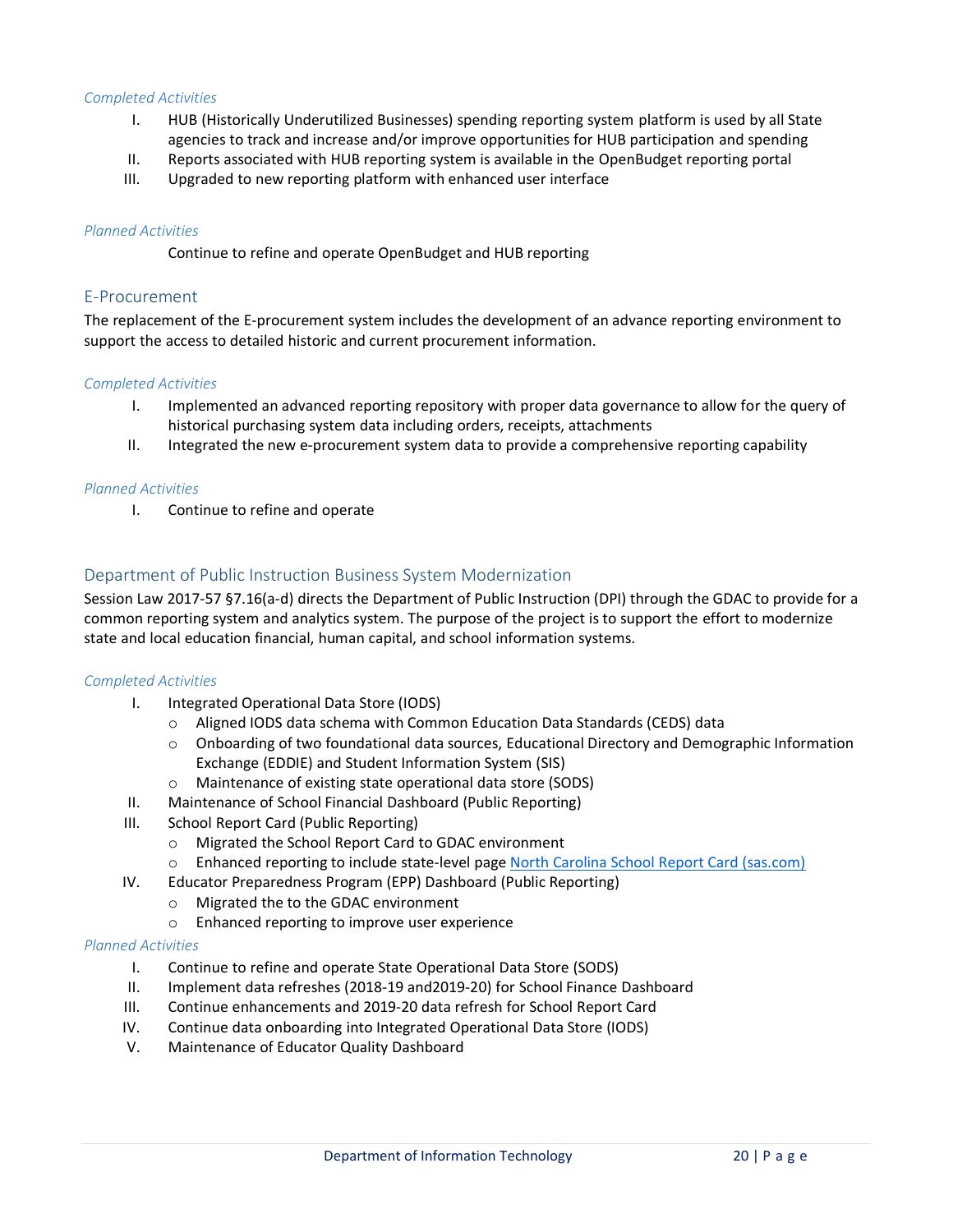# <span id="page-22-0"></span>Enterprise Entity Resolution

This enterprise solution provides a standard protocol to match like records across entities for consistency and accuracy. Expanding upon lessons learned from the GDAC analytics, the enterprise solution improves efficiency in records matching across the multiple domain areas by matching the records once, for use in reporting and analytics. The goal of Enterprise Entity Resolution (EER) is to provide reusable crossmatch capability to standardize matching and improve data sharing across entities.

# *Completed Activities*

- I. Developed an infrastructure with common inputs/outputs allowing for entity resolution across disparate data
	- o *Integrated twenty-one( 21) within the EER platform resulting in 146 million records and 34 million clustered records*

# *Planned Activities*

- I. Continue to add new data sources into the EER integration model
- II. Develop advanced analytics to learn and measure EER performance and tuning model to support the changing dynamics of the data quality and match rules
- III. Develop an API to enable the sharing of common keys for analytic use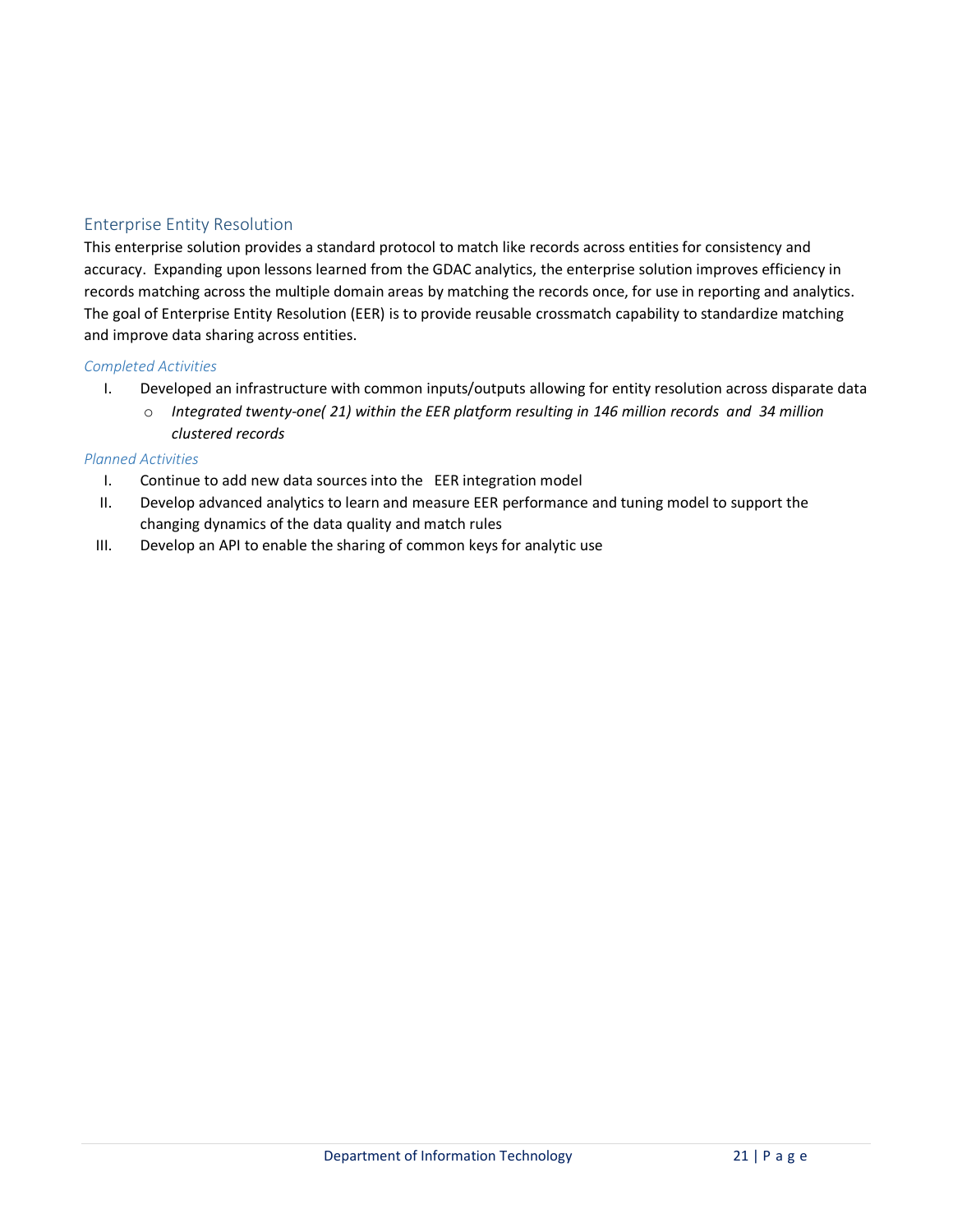# <span id="page-23-0"></span>GDAC Public Private Partnership

The State of North Carolina and the SAS Institute have a public-private partnership for the hosting, licensing, application development and services to support the GDAC program and infrastructure. For each contract period SAS has committed to contribute a minimum of \$5,000,000.

# <span id="page-23-1"></span>NC GDAC Portfolio (excluding HIE)

During the 2020 calendar year, in support of all GDAC/SAS hosted activities (non- Health Information Exchange) the state invested \$20,867,530 with an estimated SAS investment of approximately\$15,420,794.

| <b>NC GDAC Project</b><br><b>Contribution by SAS</b> | <b>Cumulative Contract Total</b><br>$(12/23/2019 - 12/22/2020)$ |
|------------------------------------------------------|-----------------------------------------------------------------|
| Knowledge transfer and<br>education activities       | \$0.00                                                          |
| Software licensing [1]                               | \$9,216,920                                                     |
| Hosting operations [2]                               | \$4,443,388                                                     |
| Personnel resources                                  | \$22,628,017                                                    |
| Other Agreed / Resources                             | \$0.00                                                          |
| <b>Total Value for Period</b>                        | \$36,288,324                                                    |
| <b>State Payments</b>                                | \$20,867,530                                                    |
| <b>SAS Investment</b>                                | \$15,420,794                                                    |

[1] The 2020 Non-discounted software licensing fees have been audited for standard, limited use software fees and use of SAS Fraud Framework modules for all other GDAC analytic initiatives.

[2] Includes hardware and IT personnel required to support the NC GDAC environments and solutions.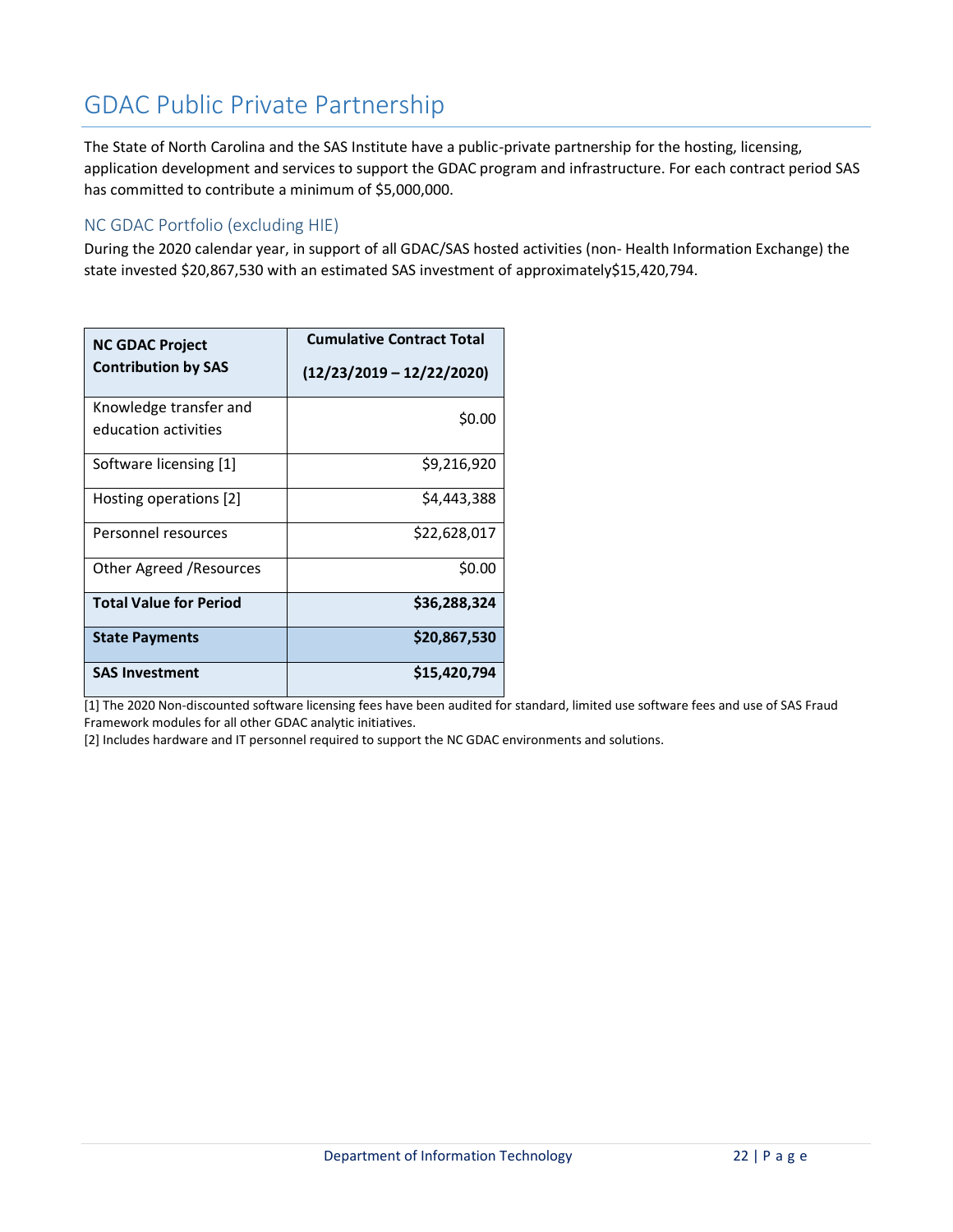# <span id="page-24-0"></span>NC GDAC Portfolio (HIE, NC HealthConnex)

During the 2020 calendar year, in support of all the SAS-hosted activities supporting the Health Information Exchange Network the state invested \$10,922,190.00 with an estimated SAS investment of approximately \$9,200,519.50.

It is important to note that the federal government invested \$3,746,600.00 in payments for the build of live data feeds between health care facilities and NC HealthConnex and development of the NC\*Notify service in partnership with the N.C. Department of Health and Human Services Division of Health Benefits (NC Medicaid) per 90/10 Health Information Technology for Economic and Clinical Health (HITECH) Act funding for HIEs. The State's funding request for this work was approved by the Centers for Medicare and Medicaid Services (CMS) on June 1, 2017, with updates approved October 2020.

| <b>NC HIE Project</b><br><b>Contribution by SAS</b> | <b>Cumulative Contract Total</b><br>(12/23/2019 – 12/22/2020) |
|-----------------------------------------------------|---------------------------------------------------------------|
| Knowledge transfer and education<br>activities      | \$0.00                                                        |
| Software licensing [1]                              | \$7,211,202.00                                                |
| Hosting operations [2]                              | \$4,664,553.00                                                |
| Personnel resources                                 | \$11,447,674.50                                               |
| Other Agreed / Resources [3]                        | \$545,880.00                                                  |
| <b>Total Value for Period</b>                       | \$23,869,309.50                                               |
| <b>State Payments</b>                               | \$10,922,190.00                                               |
| <b>IAPD Funding</b>                                 | \$3,746,600.00                                                |
| <b>SAS Investment</b>                               | \$9,200,519.50                                                |

[1] Non-discounted software licensing fees for unlimited enterprise usage of SAS and unlimited enterprise usage for all other GDAC - HIE analytic initiatives.

[2] Includes hardware and IT personnel required to support the NC GDAC - HIE environments and solutions.

[3] Other Agreed/Resources include resources leveraged on the project, such as industry consultants and subject matter experts, who do not bill hours against the project.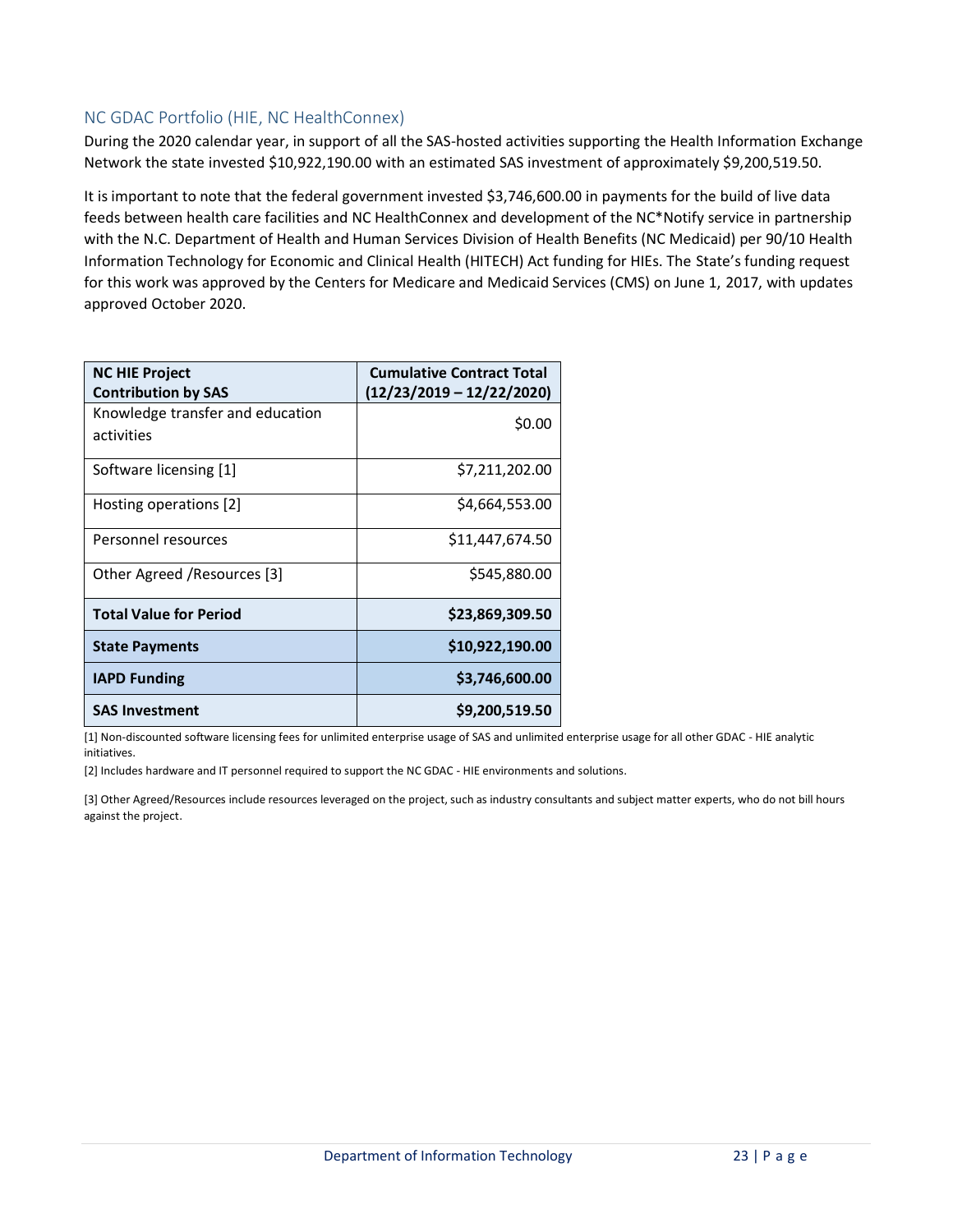<span id="page-25-0"></span>The full text of N.C.G.S. 143B-1385 can be found here:

[http://www.ncleg.net/EnactedLegislation/Statutes/PDF/BySection/Chapter\\_143B/GS\\_143B-1385.pdf](http://www.ncleg.net/EnactedLegislation/Statutes/PDF/BySection/Chapter_143B/GS_143B-1385.pdf)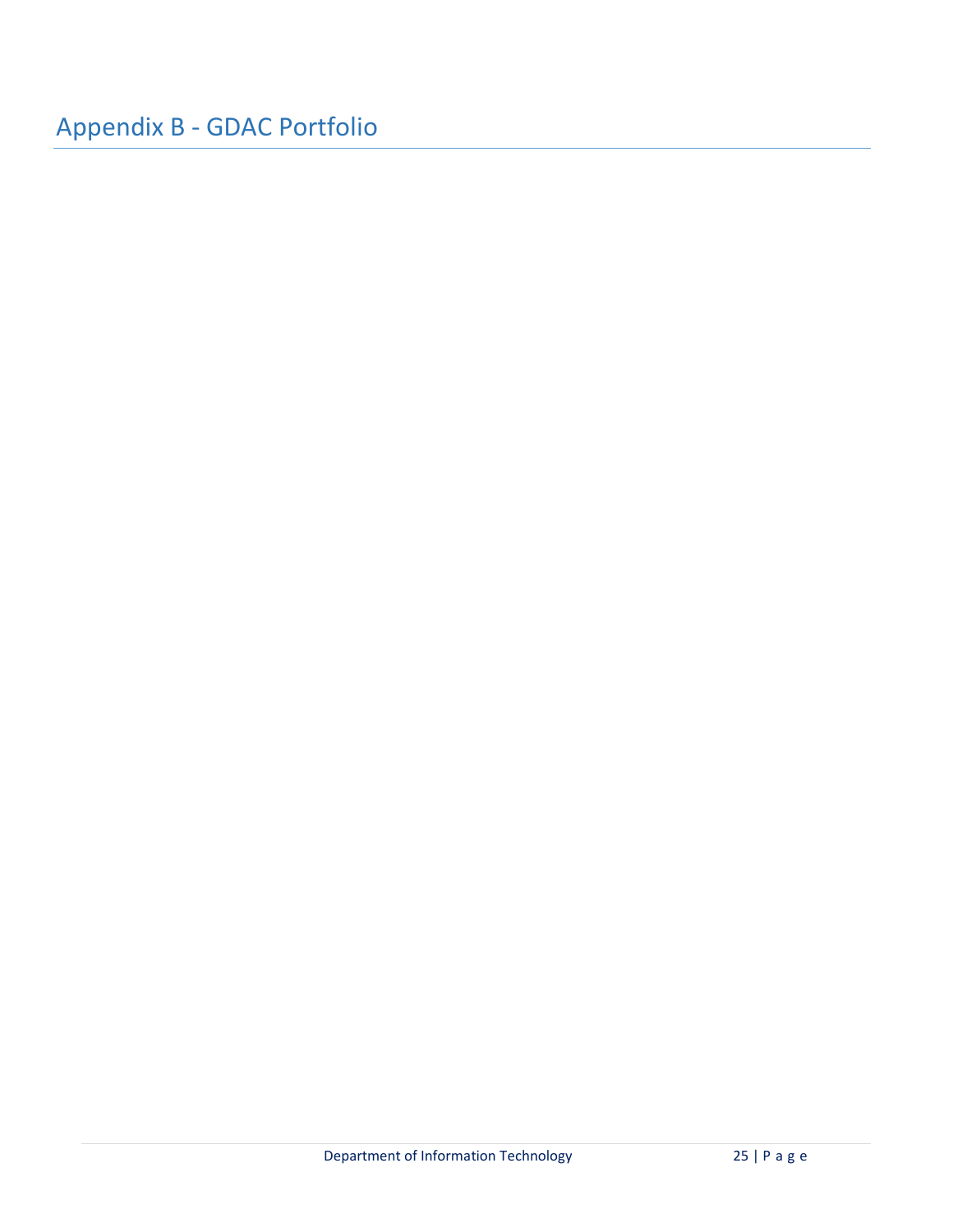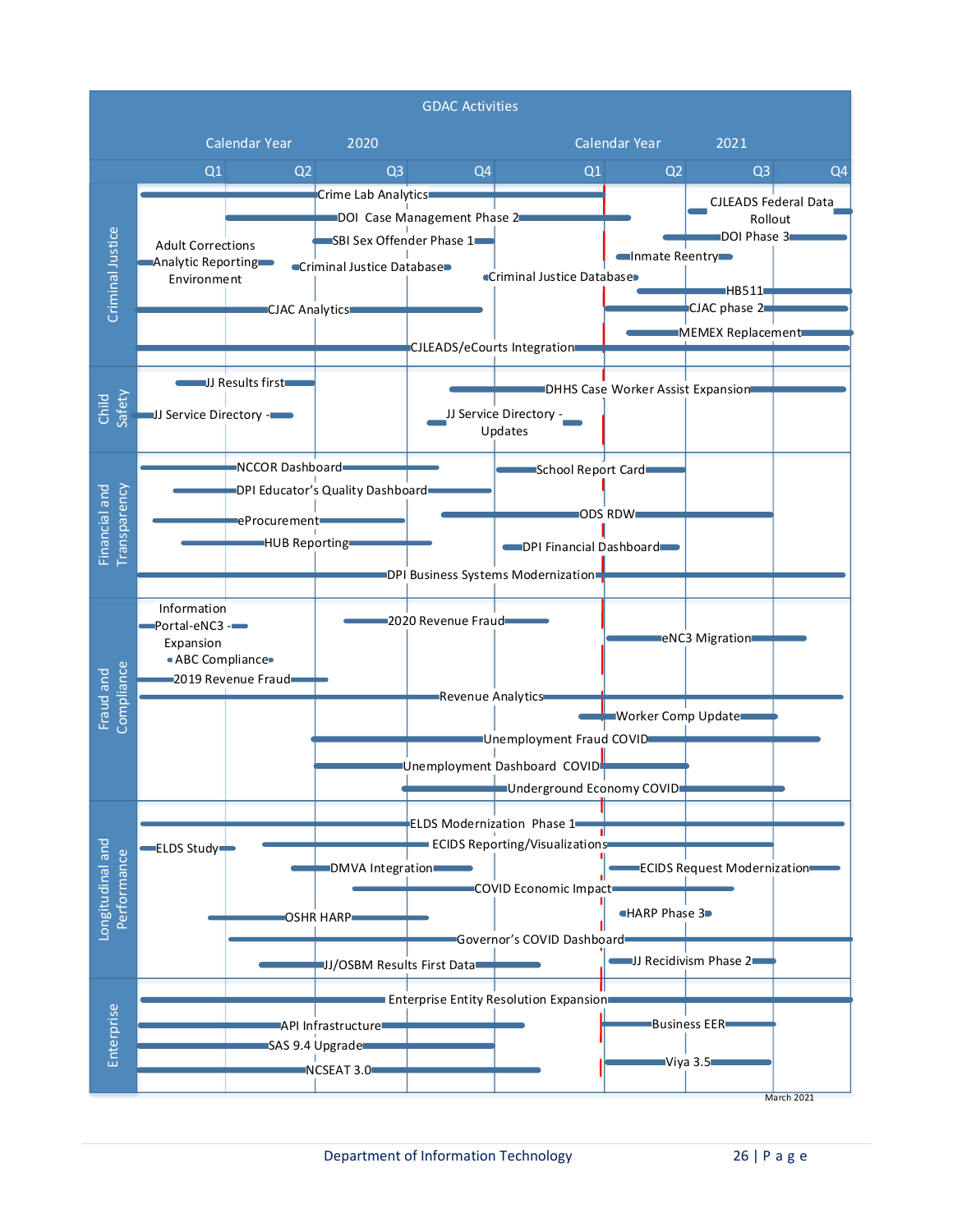